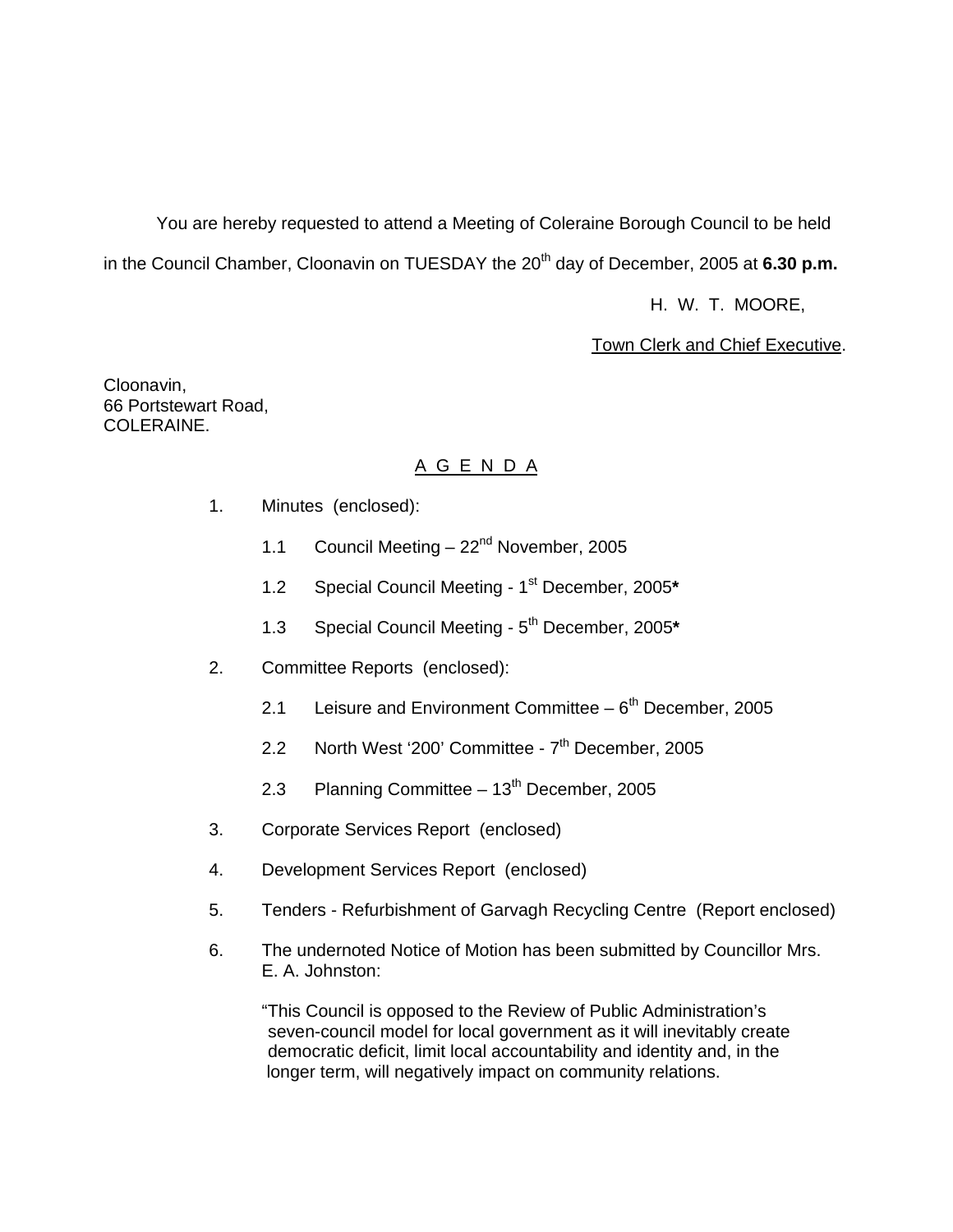We call on the Secretary of State to recognise that the overwhelming majority of elected representatives are opposed to these plans and, as RPA has, therefore, failed to satisfy the test of public opinion, to immediately suspend its plans as a matter of urgency. We further call on the Secretary of State to engage with elected representatives in order to arrive at a conclusion which is acceptable to a majority of Parties in Northern Ireland and which is capable of enjoying crosscommunity support, unlike the current proposals."

- 7. Council/Committees : Business Management (Report enclosed)
- 8. Consultation Document (List enclosed)
- 9. Correspondence
- 10. Documents for Sealing

# **Enclosed for Information:**

- (1) Minutes of the Northern Health and Social Services Council dated 2<sup>nd</sup> November, 2005
- (2) Special Water Service Briefing Report 22<sup>nd</sup> November, 2005
- **\* Recommended for consideration "In Committee".**

To: Each Member of Council. **16th** December, 2005.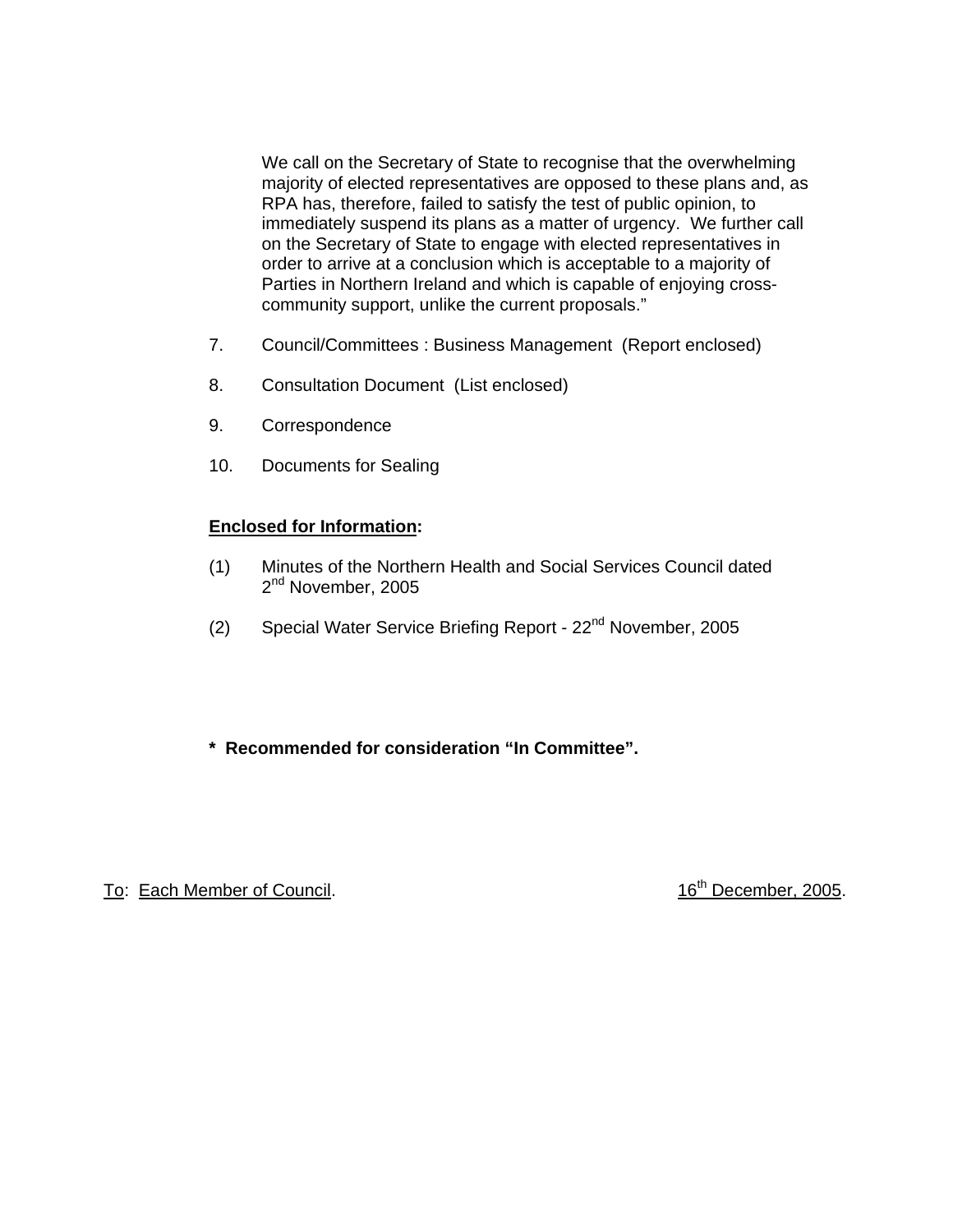## **COUNCIL MEETING**

 Minutes of proceedings of Coleraine Borough Council held in the Council Chamber, Cloonavin on Tuesday, 22<sup>nd</sup> November, 2005 at 7.30 p.m.

| <b>Convened:</b>                  | As per Notice attached                                                                                                                                                                                                                                   |                                                                                                                                                  |
|-----------------------------------|----------------------------------------------------------------------------------------------------------------------------------------------------------------------------------------------------------------------------------------------------------|--------------------------------------------------------------------------------------------------------------------------------------------------|
| <b>Present:</b>                   | The Mayor, Councillor T. J. Deans, in the Chair                                                                                                                                                                                                          |                                                                                                                                                  |
|                                   | The Deputy Mayor, Alderman M. T. Hickey (Mrs.)                                                                                                                                                                                                           |                                                                                                                                                  |
|                                   | <b>Aldermen</b>                                                                                                                                                                                                                                          |                                                                                                                                                  |
|                                   | E. T. Black (Mrs.)<br>W. T. Creelman                                                                                                                                                                                                                     | D. McClarty<br>(Items $1.0 - 17.0$ )                                                                                                             |
|                                   | <b>Councillors</b>                                                                                                                                                                                                                                       |                                                                                                                                                  |
|                                   | C. S. Alexander (Ms.)<br>D. D. Barbour<br>J. M. Bradley<br>$($ ltems 4.0 $-$ 18.1.2)<br>O. M. Church (Mrs.)<br>A. S. Cole<br>J. J. Dallat<br>S. Gilkinson                                                                                                | N. F. Hillis<br>E. A. Johnston (Mrs.)<br>W. A. King<br><b>B.</b> Leonard<br>G. L. McLaughlin<br>R. A. McPherson<br>A. McQuillan<br>R. D. Stewart |
| <b>Officers in</b><br>Attendance: | Town Clerk and Chief Executive, Director of<br>Environmental Health, Director of Leisure Services,<br>Director of Technical Services, Head of Administrative<br>Services, Head of Development Services (Items 1.0 -<br>4.0) and Administrative Assistant |                                                                                                                                                  |
| <b>Apologies:</b>                 | Alderman McClure, Councillor Mrs. Fielding and                                                                                                                                                                                                           |                                                                                                                                                  |

#### **1.0 WELCOME**

 The Mayor extended a warm welcome to Mr. Sazan Ibrahimi, Executive Director of the Association of Kosovo Municipalities, who was visiting the Province.

Director of Corporate Services

 Mr. Ibrahimi thanked the Mayor for his welcome and spoke briefly about the role of the Association in Kosovo.

#### **2.0 MINUTES**

The Minutes of the Council Meeting of 25<sup>th</sup> October, 2005 and the Special Meeting of 16<sup>th</sup> November, 2005 were confirmed and signed.

#### **3.0 COMMITTEE REPORTS**

 3.1 Leisure and Environment The Chairman, Councillor McLaughlin, moved Committee **the adoption of the Leisure and Environment**  Committee Report; this was duly seconded by Councillor McPherson and agreed.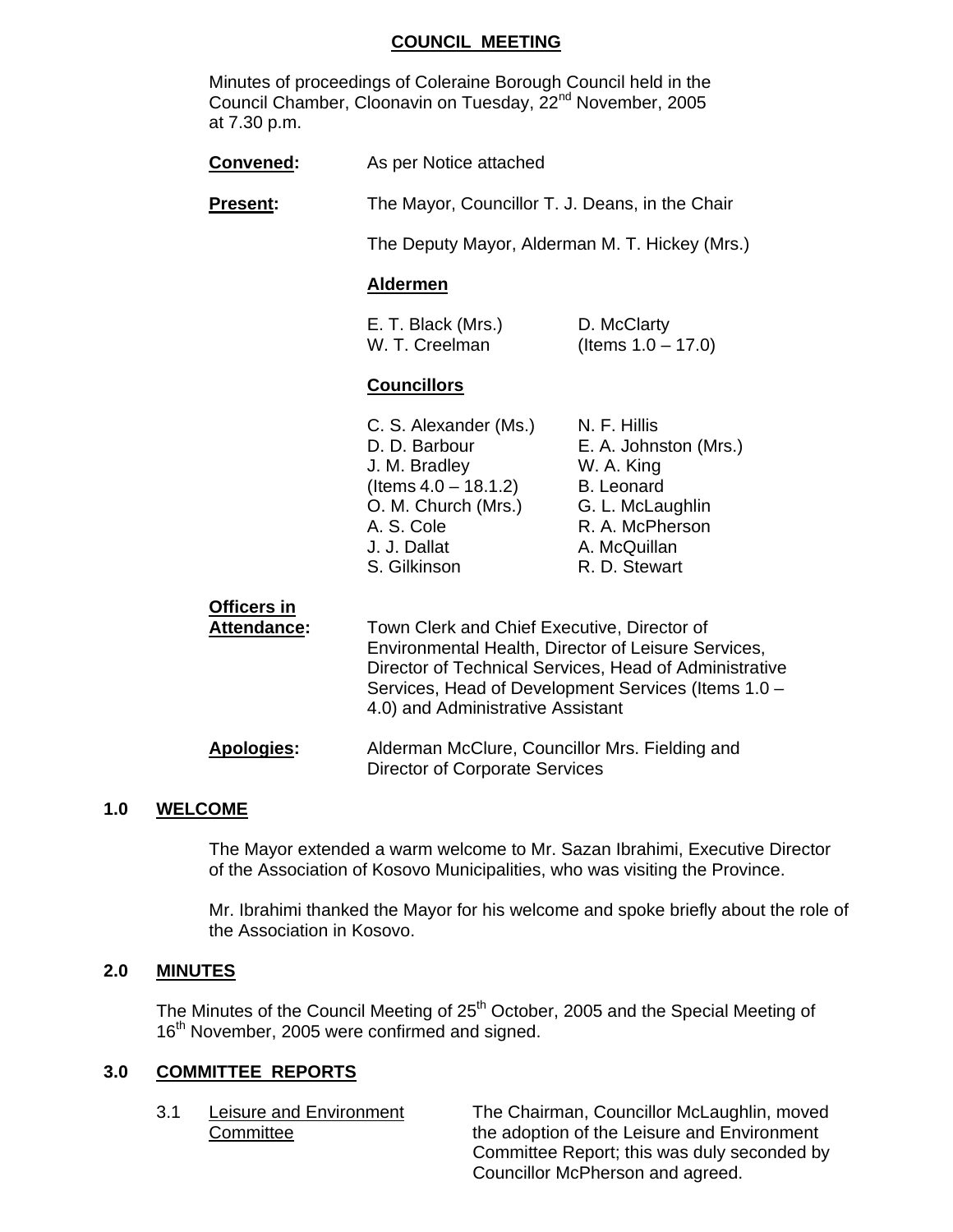| 3.2 |                  | <b>Planning Committee</b>                               | The Chairman, Councillor Stewart, moved the<br>adoption of the Planning Committee Report; this<br>was duly seconded by Councillor Mrs. Church<br>and agreed.     |
|-----|------------------|---------------------------------------------------------|------------------------------------------------------------------------------------------------------------------------------------------------------------------|
|     | Matters arising: |                                                         |                                                                                                                                                                  |
|     | 3.2.1            | <b>Planning Working Group</b>                           | The Town Clerk and Chief Executive reported<br>that a meeting of the Planning Working Group<br>would be held on 24 <sup>th</sup> November, 2005.                 |
| 3.3 | Committee        | <b>Policy and Development</b>                           | The Chairman, Alderman McClarty, moved the<br>adoption of the Policy and Development<br>Committee Report; this was duly seconded by<br>Councillor Mrs. Johnston. |
|     | Matters arising: |                                                         |                                                                                                                                                                  |
|     | 3.3.1            | <b>Request for Charitable</b><br>Donation - Zest (N.I.) | Further consideration was given to the request<br>for a charitable donation from Zest (N.I.)<br>(information previously supplied).                               |
|     |                  |                                                         | Following discussion it was proposed by<br>Councillor Dallat and seconded by the Deputy<br>Mayor:                                                                |
|     |                  |                                                         | That Council contribute £500.                                                                                                                                    |
|     |                  |                                                         | and the contract of the contract of                                                                                                                              |

 As an amendment it was proposed by Councillor McPherson, seconded by Alderman McClarty and agreed:

That Council contribute £750.

The Committee Report was adopted.

# **4.0 CARAVAN PARKS**

 Following discussion it was agreed that Special Meetings of Council (In Committee) be held on Thursday, 1<sup>st</sup> December, 2005 and Monday, 5<sup>th</sup> December, 2005 at 2.30 p.m. to further consider the options for the future operation of the caravan parks.

# **5.0 FAIR (FAMILIES ACTING FOR INNOCENT RELATIVES)**

The Mayor welcomed Mr. William Frazer, Director, FAIR, who was in attendance to address Council.

 Mr. Frazer expanded on the work of FAIR, which is a non-sectarian, non-political organisation working for the interests of the innocent victims of terrorist criminality based in South Armagh. He elaborated on objectives and services provided including the work involved in the Living Memorial Centre project.

 A period of discussion ensued during which Mr. Frazer answered various members' questions.

 The Mayor thanked Mr. Frazer for his informative presentation and wished him every success in his work.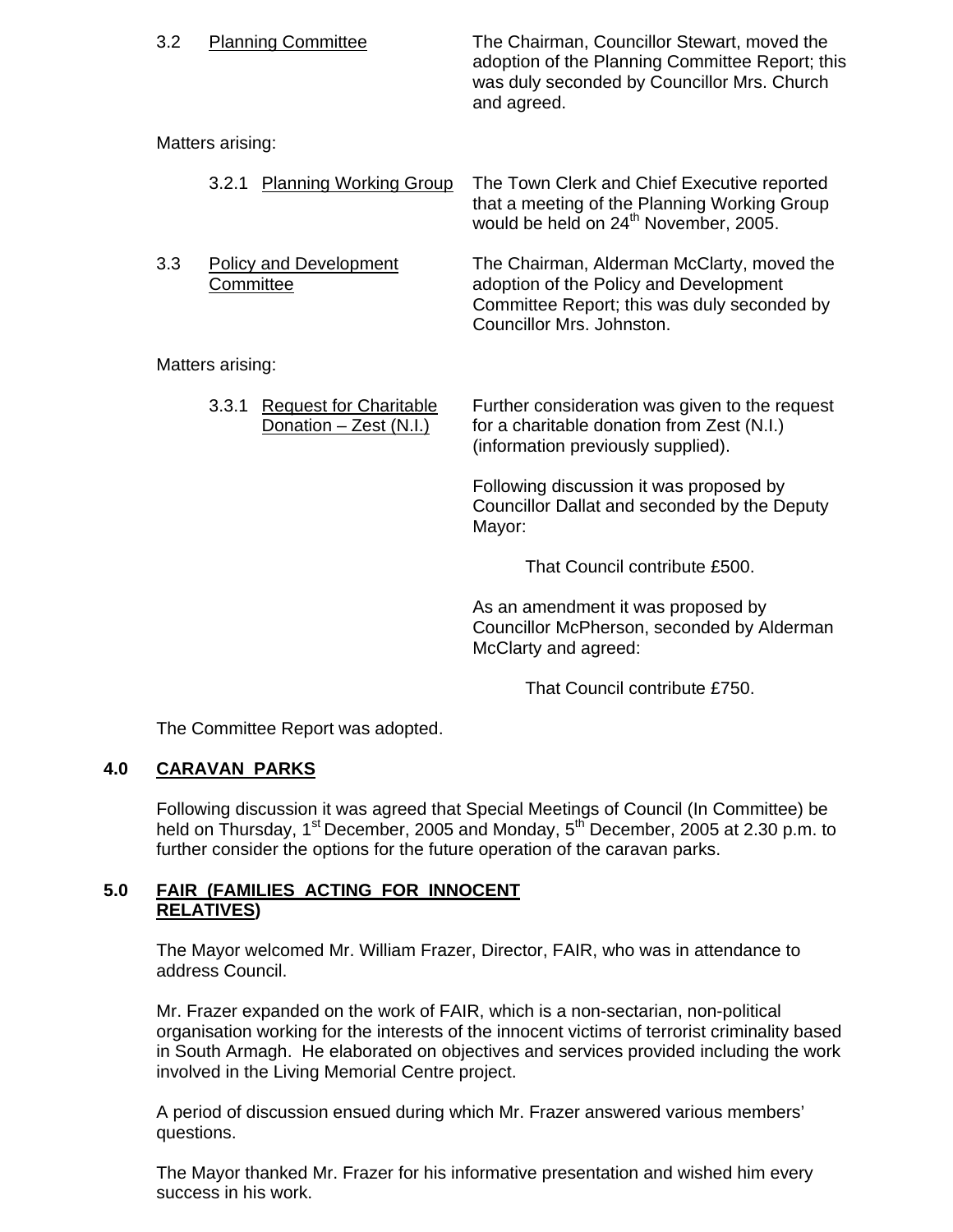# **6.0 CONSULTATION LIST**

 The following consultation papers had been received and were available for members who wished to consider making a response:

 (i) The Review of Mental Health and Learning Disability (Northern Ireland) – Consultation Document – A Vision of a Comprehensive Child and Adolescent Mental Health Service

Comments due: 23rd December, 2005

 (ii) Department of Agriculture and Rural Development – Recoupment of Drainage Infrastructure Costs – Consultation on a Proposed Policy for Charging

Comments due:  $20<sup>th</sup>$  January, 2006

 It was agreed that item (i) be placed on the Agenda for the December meeting of the Leisure and Environment Committee.

### **7.0 SEWERAGE FACILITIES - PORTBALLINTRAE AREA**

 Read letter from the Water Service advising members regarding the upgrading of sewerage facilities for the Portballintrae area.

 Water Service had completed its first stage appraisal study and the preferred option was the provision of a new wastewater treatment works on the site of the existing works at Bushmills. The scheme is programmed to commence in late 2006 for completion by the end of 2007 at an estimated cost of £6 million.

Noted.

# **8.0 NATIVITY SCENE - CHRISTMAS TREE COLERAINE TOWN HALL**

 Reference was made to the request to the Mayor from Coleraine Borough Churches' Forum regarding the provision of a nativity scene beside the Christmas tree at Coleraine Town Hall.

The Town Clerk and Chief Executive would explore the request.

### **9.0 APARTMENT DEVELOPMENT - MOUNTSANDEL ROAD, COLERAINE**

 A letter received from Ian and Phyllis Hasson, Woodland Park, Mountsandel, Coleraine, regarding an informal meeting on Thursday, 24<sup>th</sup> November, 2005 in connection with the proposed apartment development, was circulated to each member.

Noted.

# **10.0 INDEPENDENT MEMBERS - NORTHERN IRELAND POLICING BOARD**

 Read letter from the Northern Ireland Office advising members of the launch of the appointment competition for independent members of the Northern Ireland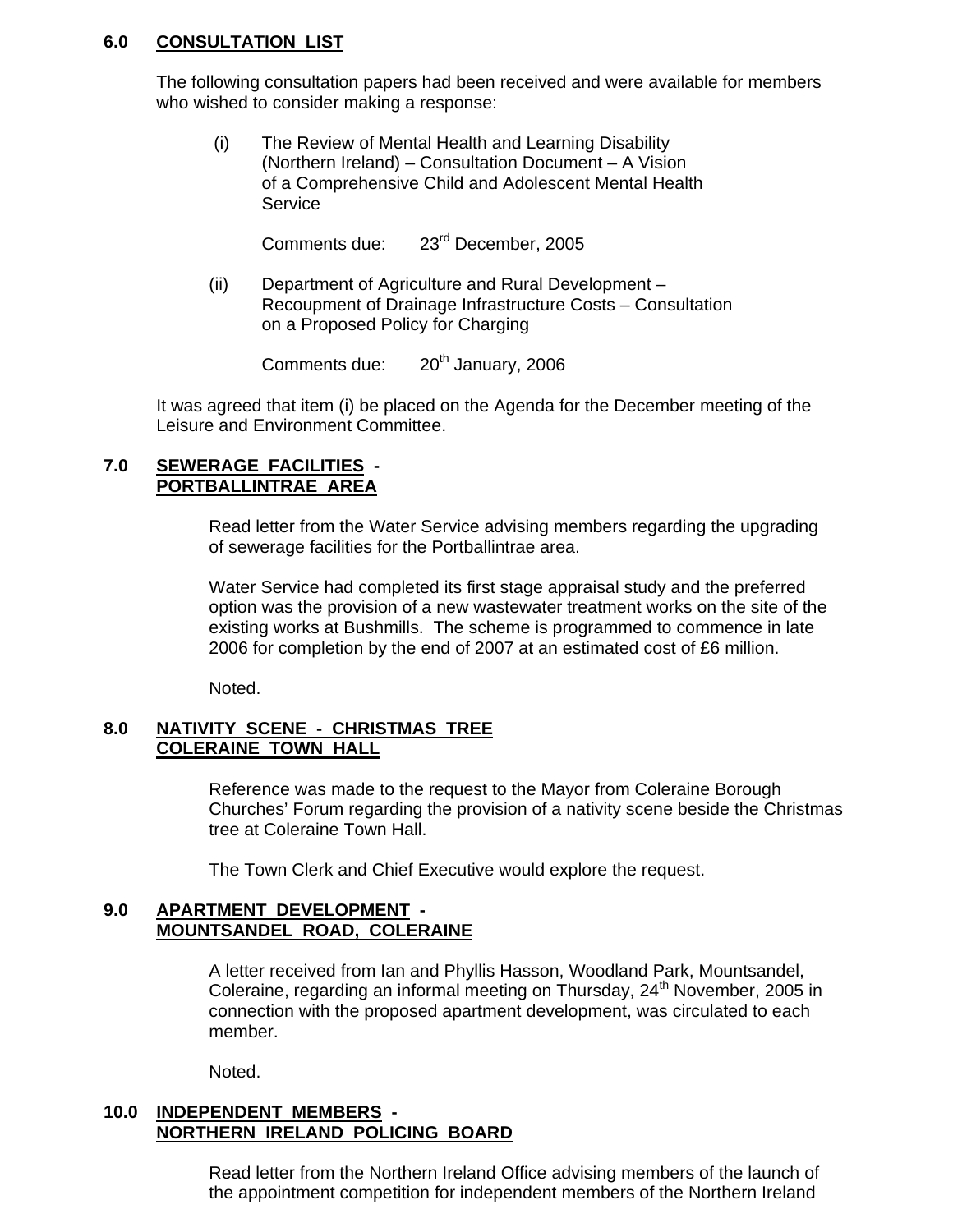Policing Board. The closing date for applications would be 5.00 p.m. on 16<sup>th</sup> December, 2005.

Noted.

# **11.0 PROMOTING MENTAL HEALTH STRATEGY AND ACTION PLAN IMPLEMENTATION GROUP**

 Read letter from the Northern Investing for Health Partnership requesting Council to nominate a representative to a Sub Group of the Northern Investing for Health Partnership to contribute to the development and implementation of an NHSSB area Action Plan.

It was agreed that Councillor Dallat be nominated.

# **12.0 PLANNING APPEALS COMMISSION**

 Reported that the informal hearing for the following appeal would take place on 6<sup>th</sup> December, 2005 at 11.00 a.m. in Coleraine Leisure Centre:

• Housing development off Ballycairn Road and north of the Cairn Court/Cairnvale/Cairnvale Park housing developments, Coleraine for S. L. E. Investments.

# **13.0 DOCUMENTS TABLED**

- (a) Department of Health, Social Services and Public Safety Domestic Violence Strategy and Action Plan;
- (b) Office of the First Minister and Deputy First Minister Ninth Annual Report on Public Appointments Published;
- (c) Northern Ireland Museums Council 'Our People Our Times: A History of Northern Ireland's Cultural Diversity';

# **14.0 REVIEW OF PUBLIC ADMINISTRATION**

 Following the announcement earlier in the day regarding the Review of Public Administration the statements made by the Secretary of State for Northern Ireland and Lord Rooker were circulated to each member.

# **15.0 DOCUMENTS FOR SEALING**

#### Resolved:

That the following documents be sealed:

| 1. Memorandum of Agreement | Renewal of lease in respect of                                                                     |
|----------------------------|----------------------------------------------------------------------------------------------------|
| (in duplicate)             | Portstewart Town Hall;                                                                             |
|                            | <b>Council and North-Eastern Education</b><br>and Library Board, Galgorm Road,<br><b>Ballymena</b> |
|                            |                                                                                                    |

- 2. Car Loan Agreement Building Control Officer
- 

 3. Cemetery Titles Grant of Right of Burial – Deeds Register Nos. 3160 – 3171 (inclusive) (No. 3161 cancelled):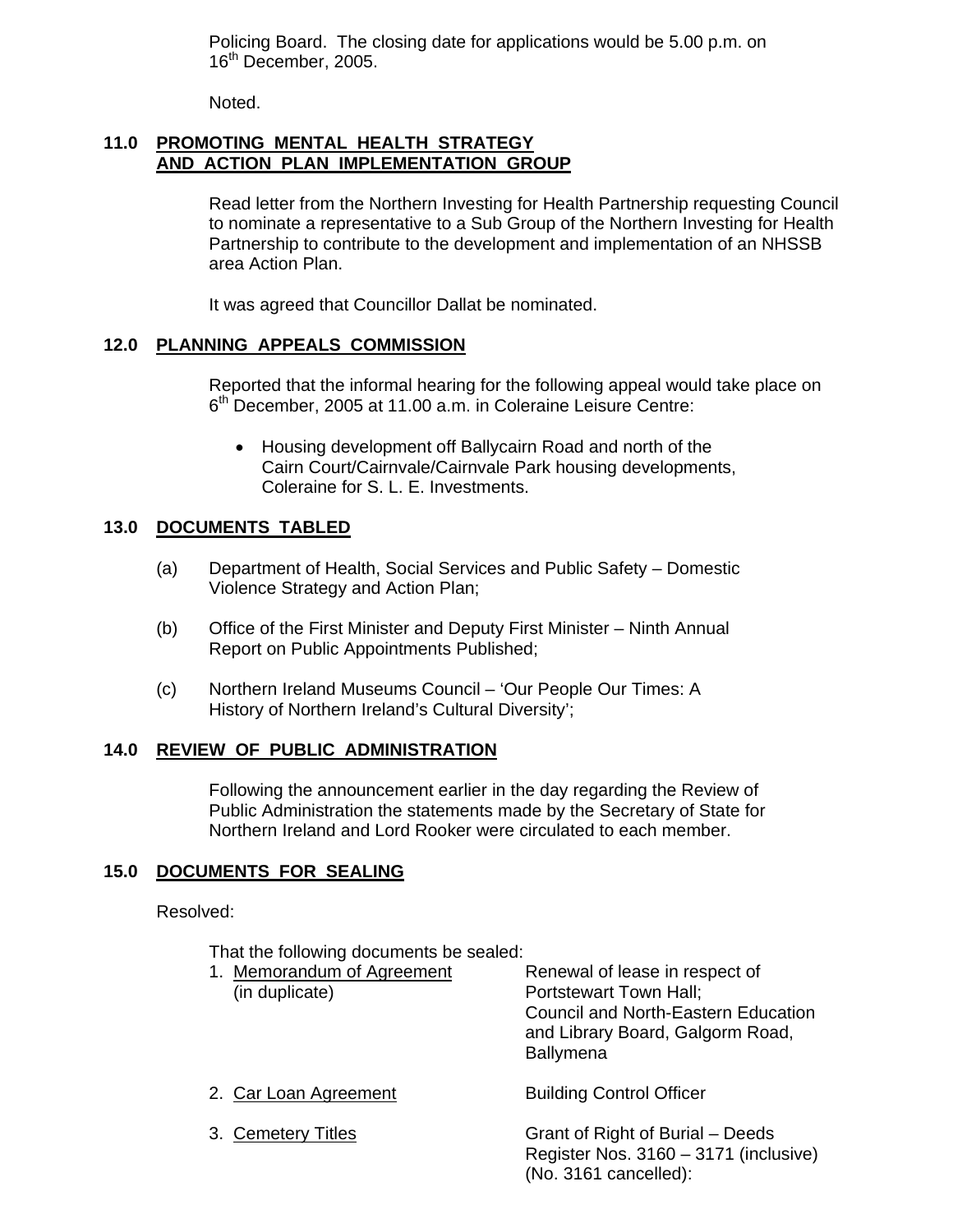| Agherton    |   |
|-------------|---|
| Ballywillan | 4 |
| Coleraine   | 3 |
| Kilrea      |   |
| Portstewart | 3 |

Advanced Deeds – Register No. 0016:

| Agherton    | $\blacksquare$ |
|-------------|----------------|
| Ballywillan | ٠              |
| Coleraine   | $\blacksquare$ |
| Portstewart |                |
|             |                |

# **16.0 CONGRATULATIONS**

 The Mayor extended congratulations to Alderman W. J. McClure who was in London receiving the MBE.

# **17.0 BRITAIN'S CRAFTIEST**

 The Mayor extended congratulations to Mrs. Louise McLean from Atlantic Crafts, Portrush who had won the Northern Ireland heat of "Craftiest Person" and was subsequently through to the grand final of "Britain's Craftiest" on Wednesday, 23<sup>rd</sup> November, 2005.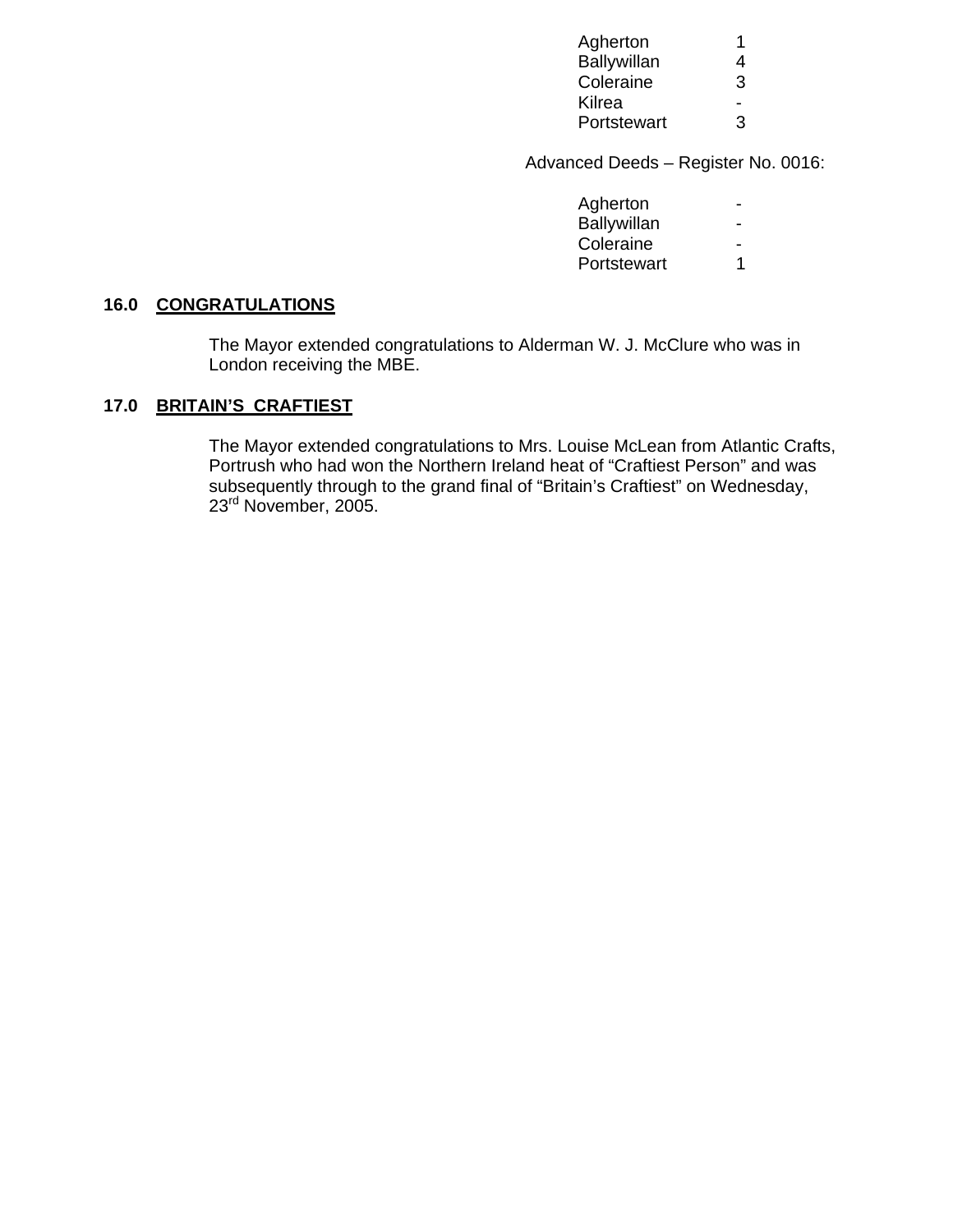### **LEISURE AND ENVIRONMENT COMMITTEE**

# **6th December, 2005.**

| <b>Present:</b> | Councillor G. L. McLaughlin, in the Chair                 |                                                                            |  |
|-----------------|-----------------------------------------------------------|----------------------------------------------------------------------------|--|
|                 | The Mayor, Councillor T. J. Deans                         |                                                                            |  |
|                 | The Deputy Mayor, Alderman M. T. Hickey (Mrs.)            |                                                                            |  |
|                 | <b>Aldermen</b>                                           |                                                                            |  |
|                 | E. T. Black (Mrs.)<br>(Items 1.0 - 6.2)<br>W. T. Creelman | D. McClarty<br>(Items 3.0 - 14.0)<br>W. J. McClure<br>(Items $1.0 - 5.1$ ) |  |

# **Councillors**

| C. S. Alexander (Ms.) | E. A. Johnston (Mrs.) |
|-----------------------|-----------------------|
| (Items 1.0 - 12.0)    | (Items 1.0 - 6.2)     |
| D. D. Barbour         | W. A. King            |
| (Items 1.0 - 12.0)    | (Items 1.0 - 7.0)     |
| J. M. Bradley         | R. A. McPherson       |
| (Items 3.0 - 14.0)    | (Items $1.0 - 7.0$ )  |
| O. M. Church (Mrs.)   | A. McQuillan          |
| J. J. Dallat          | (Items 1.0 - 7.0)     |
| S. Gilkinson          | R. D. Stewart         |
| N. F. Hillis          |                       |
| (Items $1.0 - 3.0$ )  |                       |

# **Officers in**

Attendance: Director of Leisure Services, Director of Technical Services, Director of Environmental Health, Head of Administrative Services, Leisure Services Officer (Services) and Administrative Assistant

#### **Apologies:** Councillors Cole, Mrs. Fielding and Leonard

#### **1.0 WELCOME**

The Chairman welcomed everyone to the meeting.

### **2.0 COLERAINE TOWN PARTNERSHIP**

Councillor Mrs. Johnston announced that today at the Association of Town Centre Managers' Northern Ireland Showcase Conference on Town Partnership, Coleraine Town Partnership was the winner in the "Creating Quality Environment" Category. They were also highly commended in enhancing the retail offer category of The Diamond.

Congratulations were extended to everyone involved in the achievement of the award. The Head of Administrative Services would forward a formal letter of congratulations.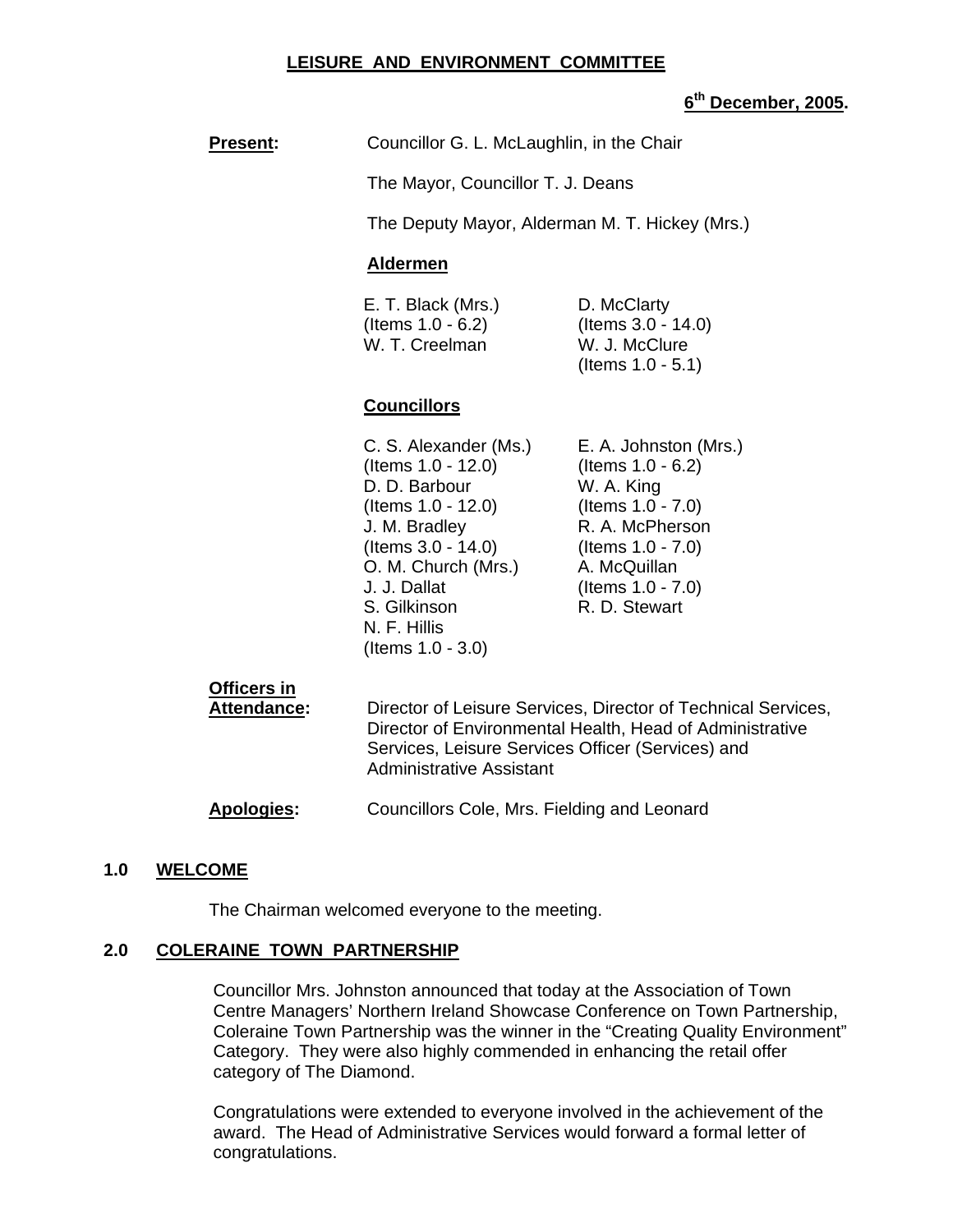# **3.0 ROADS SERVICE - NORTHERN DIVISION - ROADS REPORT 2005-2006**

The Chairman welcomed Mr. J. Beattie, Divisional Roads Manager and Mr. M. Glover, Section Engineer, who were in attendance to present the Northern Division Roads Report 2005-2006 (previously supplied).

Mr. Beattie outlined the main issues covered by the Report and highlighted that the funding for maintenance work was lower than in the previous four years.

A full discussion ensued on the report during which the representatives answered various members' questions and noted comments.

The Chairman thanked Messrs. Beattie and Glover for their comprehensive presentation following which they withdrew.

# **4.0 ENVIRONMENTAL HEALTH REPORT**

The report of the Director of Environmental Health was considered (previously supplied).

Matters arising:

4.1 Home Accident Prevention Committee noted information, as detailed in the Officer - Joint Funding Initiative report, on a joint funding initiative regarding the appointment of a Home Accident Prevention Officer.

Recommended:

 That Council contribute £4,000.00 per annum for three years for the recruitment of a Home Accident Prevention Officer working in the Coleraine, Ballymoney and Moyle Council areas.

4.2 The Local Government<br>(Northern Ireland) Order 2005 - detailed in the report, regarding this new detailed in the report, regarding this new **Emergency Planning - legislation which gave Council the statutory**  A Statutory Basis authority to make arrangements or enter into arrangements with other bodies regarding emergency planning.

> Following discussion it was proposed by Councillor Dallat, seconded by Alderman McClarty and recommended:

> > That Council write to the Minister expressing concern that the allocated funding for this purpose had been withdrawn.

The Director of Environmental Health would make available copies of the existing local emergency plan in the members' room. 4.3 Consultation Document - Consideration was given to a consultation Private Tenancies (N.I.) document regarding the Private Tenancies Order 2005 (Northern Ireland) Order 2005. Committee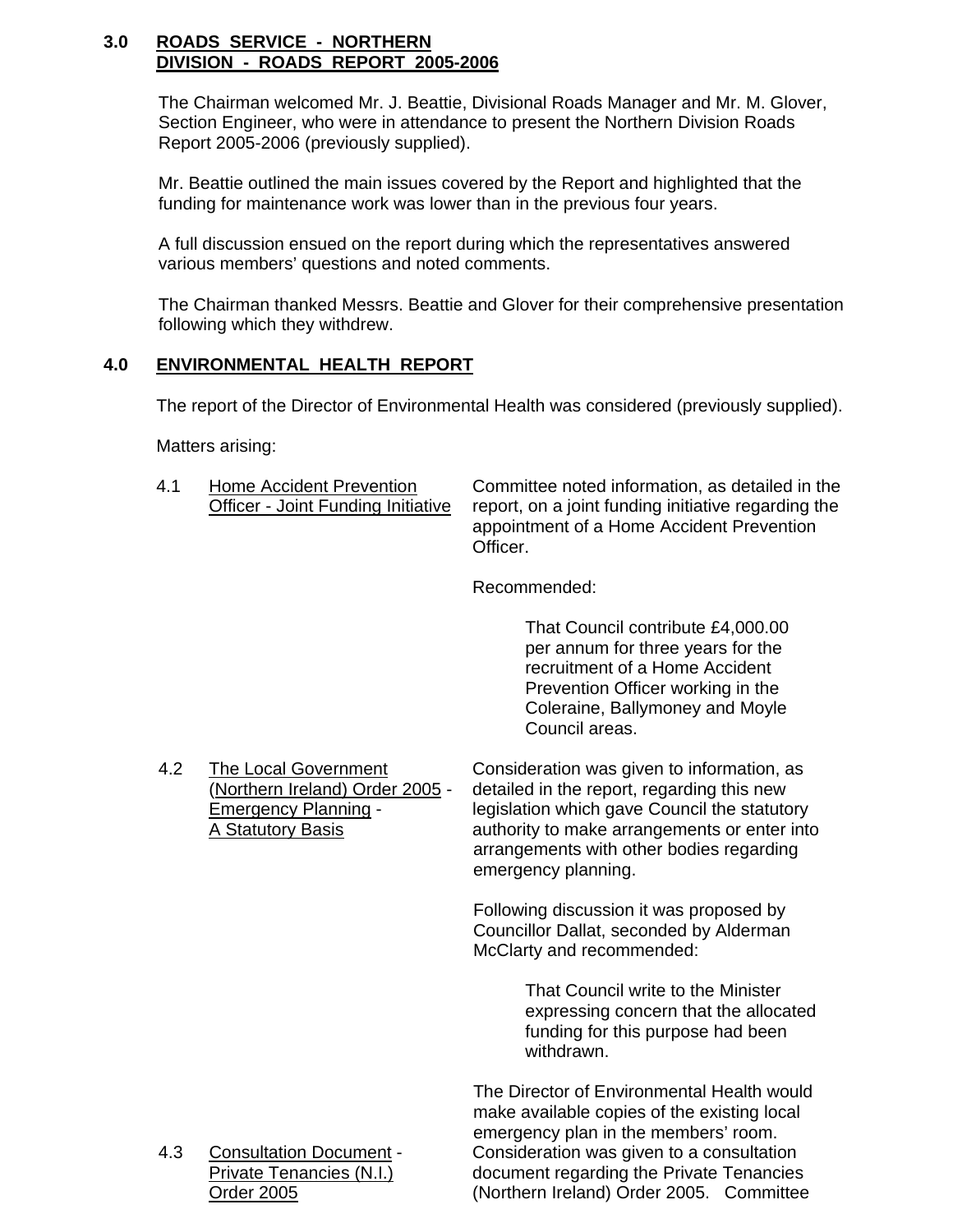noted that the objectives of the draft order were:

- to target unfitness and disrepair through enforcement and rent control;
- to reduce inequalities between tenure types;
- to simplify, clarify and raise awareness of landlord tenant delegations.

Committee noted that a full consultation response was being prepared by the Environmental Health Department on the detailed technical and legal issues raised.

Members' comments would be incorporated into this response.

#### 4.4 Food Safety

 4.4.1 New Food Hygiene Committee noted that from January 2006 Regulations every food business in the borough (currently amounting to approximately 800 premises) would be the subject of new Food Hygiene Regulations, as detailed in the report.

> A full discussion ensued on this topic during which the Director of Environmental Health answered various members' questions.

Recommended:

That Council's first approach to the implementation process should be one of education and assistance with an interpretation which is proportionate to the size and nature of the operation.

4.4.2 Animal By-Products Committee noted that these regulations would Regulations (N.I.) 2003 come into force on  $1<sup>st</sup>$  January, 2006. The regulations would affect retailers, food manufacturers and distributors (not caterers) by prohibiting the disposal of raw animal products to landfill.

> Council is recommended to agree that the Environmental Health Department continue to work in partnership with businesses to help in their education and ensure compliance with the law.

4.5 DARD - Leaflet A leaflet from the Department of Agriculture and Rural Development on Disposal of Raw Meat, Fish, Poultry and Former Foodstuffs from Retailers and Food Manufacturers was circulated for members' information.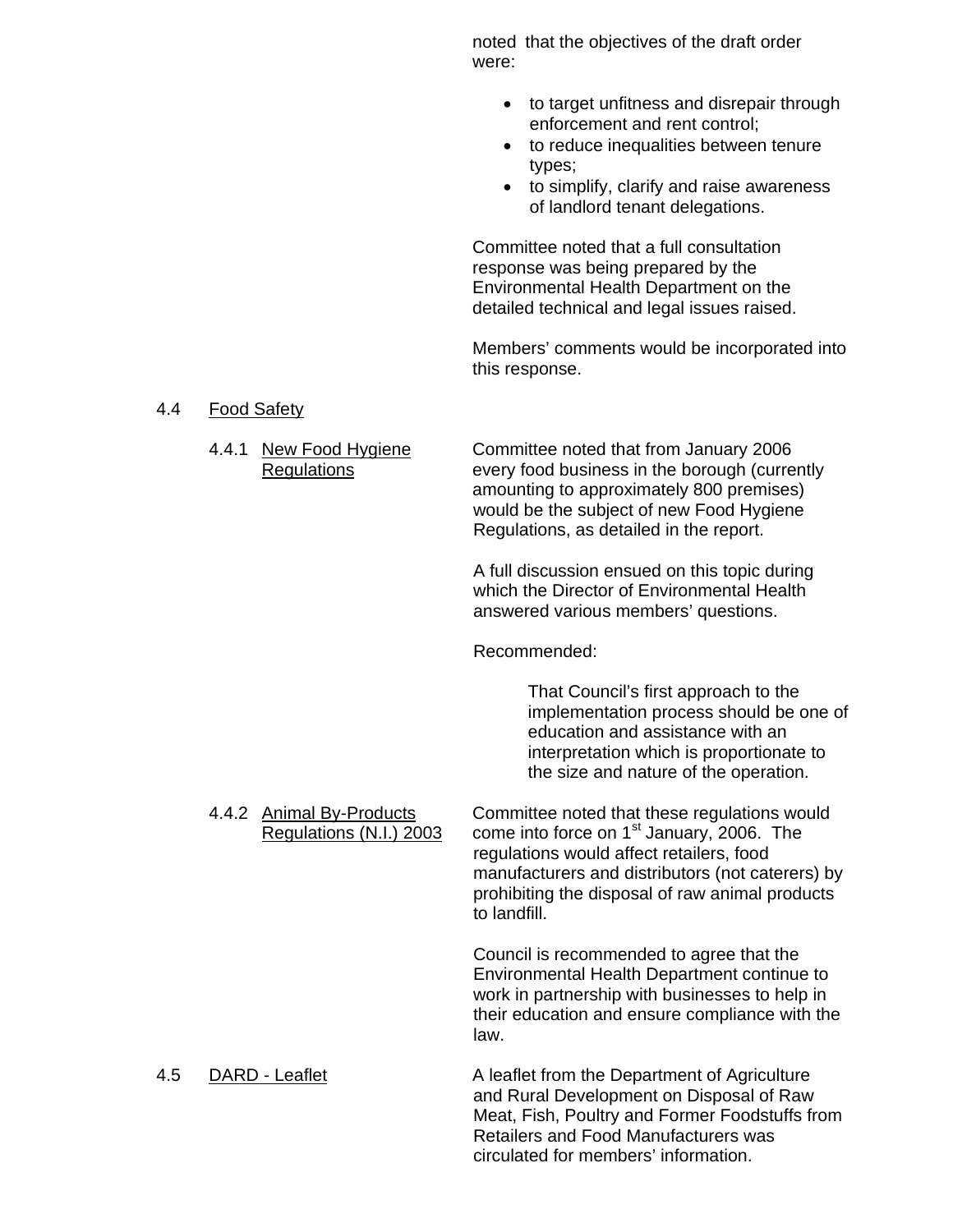# **5.0 LEISURE SERVICES REPORT**

The report of the Director of Leisure Services was considered (previously supplied).

Matters arising:

| 5.1 | <b>Portrush Town Hall</b>                       | refurbished facilities.        | Committee noted that Portrush Town Hall<br>would be formally handed over to Council on<br>2 <sup>nd</sup> January, 2006. An open day was being<br>organised on 14 <sup>th</sup> December, 2005 between<br>2.00 p.m. and 5.00 p.m. and 7.00 p.m. and<br>9.30 p.m. for the public to view the new                                  |                          |
|-----|-------------------------------------------------|--------------------------------|----------------------------------------------------------------------------------------------------------------------------------------------------------------------------------------------------------------------------------------------------------------------------------------------------------------------------------|--------------------------|
|     |                                                 |                                | The Director of Leisure Services would arrange<br>alternative viewing times for members as<br>required. In response to a member's question<br>regarding parking provision for motorbikes in<br>the vicinity of the Town Hall the Director of<br>Leisure Services confirmed this would be the<br>responsibility of Roads Service. |                          |
|     | Portrush Town Hall -<br>5.1.1<br><b>Charges</b> |                                | Council is recommended to apply the<br>undernoted charges for the use of Portrush<br>Town Hall from 1 <sup>st</sup> January, 2006:                                                                                                                                                                                               |                          |
|     |                                                 | <b>Main Hall</b>               |                                                                                                                                                                                                                                                                                                                                  | £                        |
|     |                                                 | Daily<br>Evening<br>All Day    | $9.00$ a.m. $-5.00$ p.m.<br>6.00 p.m. - 11.00 p.m.<br>10.00 a.m. - 11.00 p.m.                                                                                                                                                                                                                                                    | 60.00<br>60.00<br>100.00 |
|     |                                                 | Girvan Room                    |                                                                                                                                                                                                                                                                                                                                  |                          |
|     |                                                 | Daily<br>Evening               | $9.00$ a.m. $-5.00$ p.m.<br>6.00 p.m. - 11.00 p.m.                                                                                                                                                                                                                                                                               | 20.00<br>20.00           |
|     |                                                 | Piano<br><b>Stage Lighting</b> | Kitchen Facilities (per session)                                                                                                                                                                                                                                                                                                 | 7.00<br>5.00<br>10.00    |
|     |                                                 | Town Hall.                     | The above figures are similar to Portstewart                                                                                                                                                                                                                                                                                     |                          |
| 5.2 | <b>Temporary Closures - Rights</b><br>of Way    |                                | Council is recommended to agree to the<br>following requests for the temporary closure of<br>rights of way as detailed in the report.                                                                                                                                                                                            |                          |
|     |                                                 |                                | The Access to the Countryside (Northern<br>Ireland) Order 1983 (Article 19) gave Council<br>powers to temporarily close public paths for a<br>period not exceeding three months:                                                                                                                                                 |                          |
|     |                                                 |                                |                                                                                                                                                                                                                                                                                                                                  |                          |

(a) Section of School Lane, Castlerock Applicant - Mr. G. Broadbent, 6 Bruce Park, Castlerock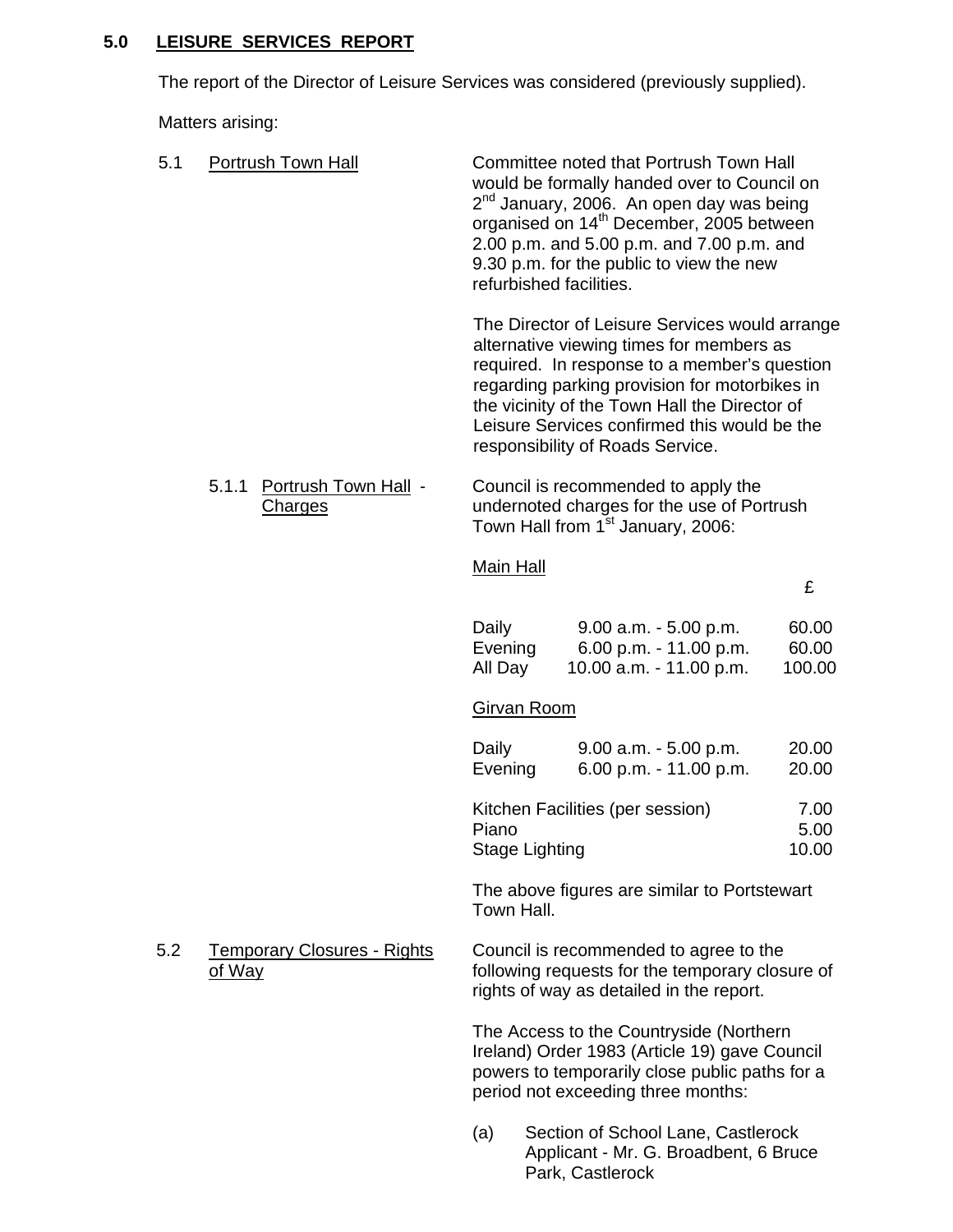Closure Period - Monday, 12<sup>th</sup> December, 2005 - Friday,  $16<sup>th</sup>$  December, 2005;

- (b) Pathway at Council's West Bay parkland, Portrush connecting Brookvale Terrace and West Bay Closure Period - Approximately six weeks from Wednesday,  $7<sup>th</sup>$  December, 2005.
- 5.3 Community Centre Council is recommended to agree that the Caretakers community centre caretakers, as detailed in the report, be transferred to the Council's payroll from 1<sup>st</sup> January, 2006.
- 5.4 Coleraine Twinning Following discussion it was proposed by Association Alderman McClarty, seconded by Councillor Dallat and recommended:

 That Council contribute £6,000.00 to Coleraine Twinning Association for 2005.

 It was also agreed that the Director of Leisure Services arrange for the Chairman of Coleraine Twinning Association to address Committee early in the new year. Following this presentation the level of funding to the Association would be reviewed.

5.5 Coleraine Arts Committee Recommended:

 That Council contribute £7,500.00 to Coleraine Arts Committee for 2005.

5.6 Parks Sponsorship Public tenders had been invited from companies to sponsor:

- (a) The Drumcroone Roundabout, Coleraine;
- (b) The Ballycastle Road Roundabout, Coleraine;
- (c) The flowerbed adjacent to the DPP Factory, Coleraine.

 Two tenders had been received for the Drumcroone Roundabout, Coleraine viz:

- (1) Rutledge Joblink £2,750.00
- (2) The Diamond Shopping Centre £2,500.00

Council is recommended to accept the higher bid from Rutledge Joblink for £2,750.00 per annum.

Only one bid was received for the Ballycastle Road Roundabout, that being from Lindsay's Protective Clothing for £1,755.00 per annum and from The Diamond Shopping Centre for the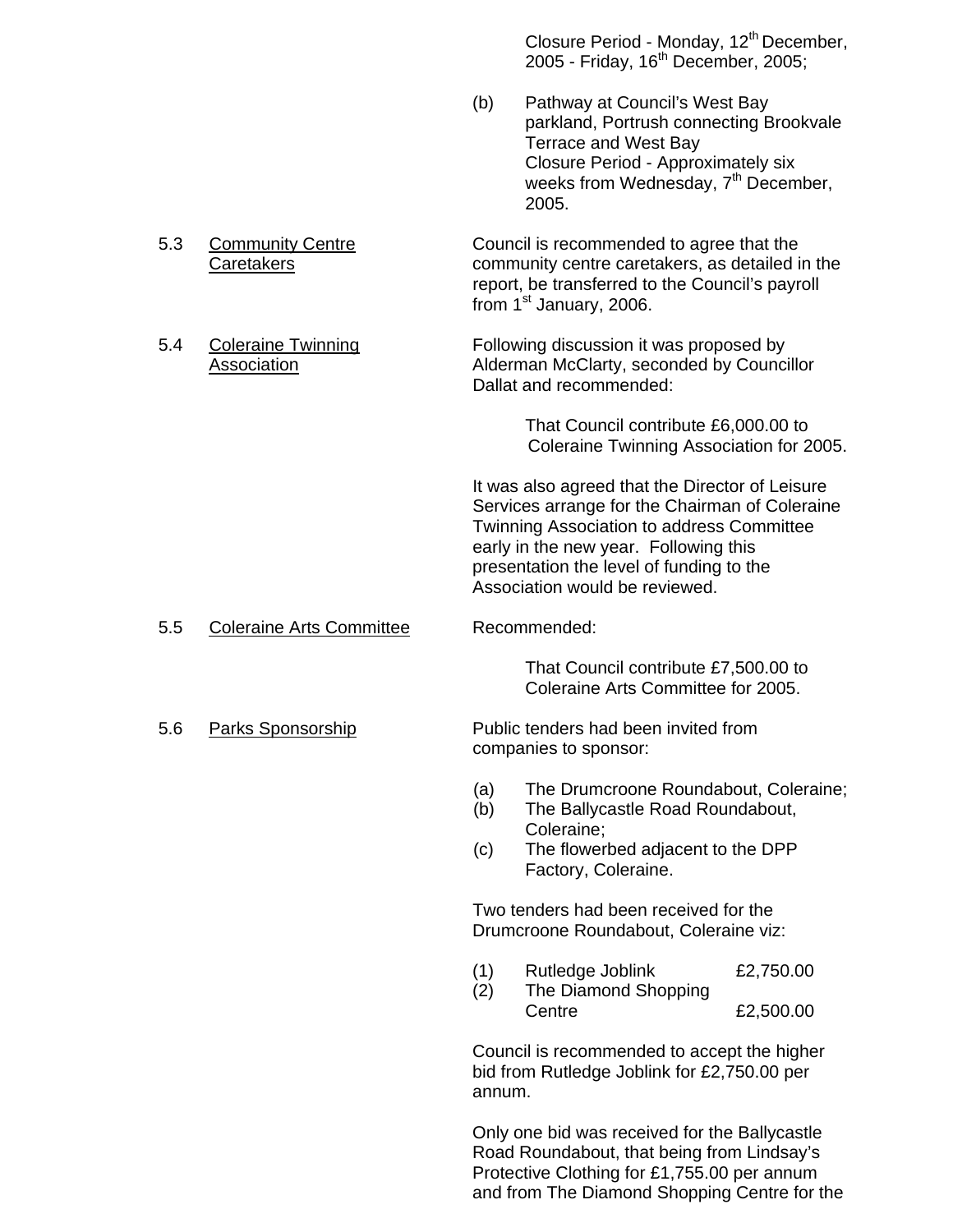flowerbed at DPP for £1,000.00 per annum.

Council is recommended to accept both offers.

# **6.0 TECHNICAL SERVICES REPORT**

The report of the Director of Technical Services was considered (previously supplied).

Matters arising:

- 6.1 DRD Roads Service
	- 6.1.1 Disabled Parking Bay The Department proposed to provide a disabled Adelaide Avenue, parking bay at Adelaide Avenue, Coleraine to Coleraine facilitate a resident of Lerwill House.

Council is recommended to agree.

 6.2 North Coast Waste Water Committee noted that Water Service proposed Treatment Works Scheme to establish a Liaison Group for the duration of this contract and requested Council to nominate members to serve on this Water Service Liaison Group.

> Following discussion Committee recommended that the D'hondt system be operated for this Liaison Group with 2 representatives from DUP, 2 from UUP and 1 from SDLP.

> Councillor Ms. Alexander subsequently advised that she would attend meetings of the Liaison Group and would not claim attendance allowance for such meetings.

It was agreed that the Head of Administrative Services obtain advice on the issue of unnominated representation for consideration at the next Council meeting.

6.3 Christmas/New Year Council is recommended to agree to the Services **Services** arrangements for the operation of refuse collection, street cleansing, recycling and disposal centres over the Christmas/New Year holiday period as detailed in the report.

> North West Region Waste Management Plan. This meeting would be held in the Gorteen Hotel, Limavady on Wednesday, 11<sup>th</sup> January, 2006 at 10.30 a.m. Members were encouraged

to attend this meeting if available.

6.4 North West Management The Director of Technical Services reported that Group **Group all members would be invited to attend a** meeting to consider the draft version of the

> It was subsequently recommended that a Special Meeting of Council be held at 4.00 p.m. on Tuesday, 7<sup>th</sup> February, 2006 to hear a presentation from the Consultants, RPS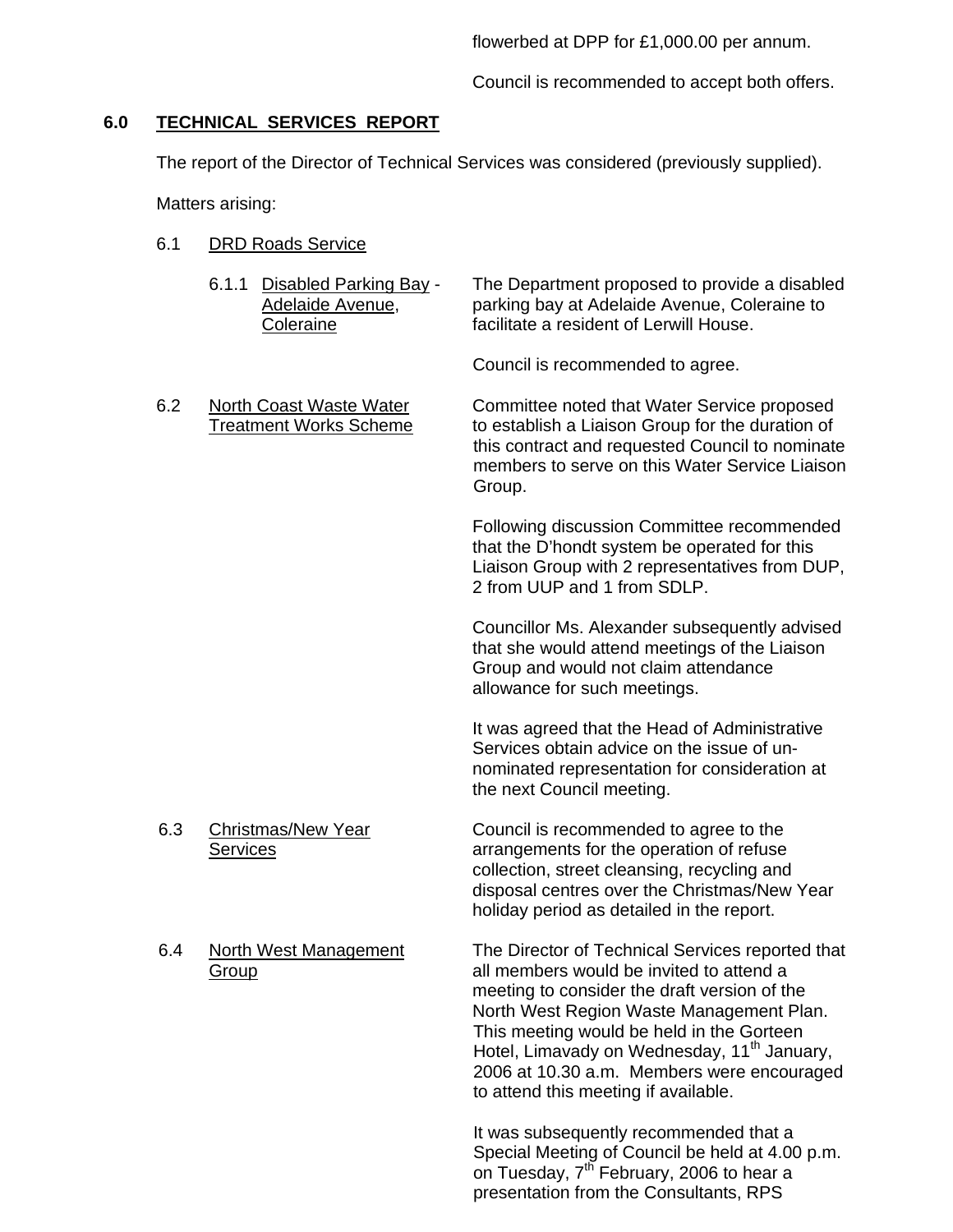(formerly Kirk McClure Morton) on the document prior to consideration of the plan for adoption.

6.5 Speciality and Organic Committee noted information regarding the Market Speciality and Organic Market as detailed in the report.

> The recommendation of the Street Trading Committee following its meeting on 27<sup>th</sup> October, 2005 was that "Council resolves to designate The Diamond paved area immediately adjacent to Coleraine Town Hall for the purpose of street trading associated with a Speciality and Organic Market with an effective date of 1<sup>st</sup> February, 2006."

Council is recommended to agree.

# 6.6 Building Control

- 6.6.1 Approvals **Approval had been granted for eighty** applications.
- 6.6.2 Plans for Rejection Council is recommended to reject six under Building applications under Building Regulations, as Regulations detailed in the report. (Four of the ten applicants scheduled in the report had

subsequently submitted adequate plans, leaving 6 outstanding.)

 It was agreed that the six applicants be given until the date of the Council meeting to submit the required additional information.

 6.6.3 Allocation of Building Committee noted information, as detailed in the Control Group Costs report, on the allocation of group costs for the Building Control services. For 2005/2006 Council's contribution was 27 per cent.

> The Mayor asked to be recorded as dissenting from this contribution to Building Control Group costs.

6.7 Bilingual Road Signage The Director of Technical Services reported that a further two requests had been received from residents on Tirkeeran Road and Lisnascreghog Road, Garvagh for the provision of bilingual road nameplates.

> Legal advice was awaited regarding the interpretation of the relevant legislation Article 11 of the Local Government (Miscellaneous Provisions) (Northern Ireland) Order 1995. This would be made available to members upon receipt from Council's solicitors.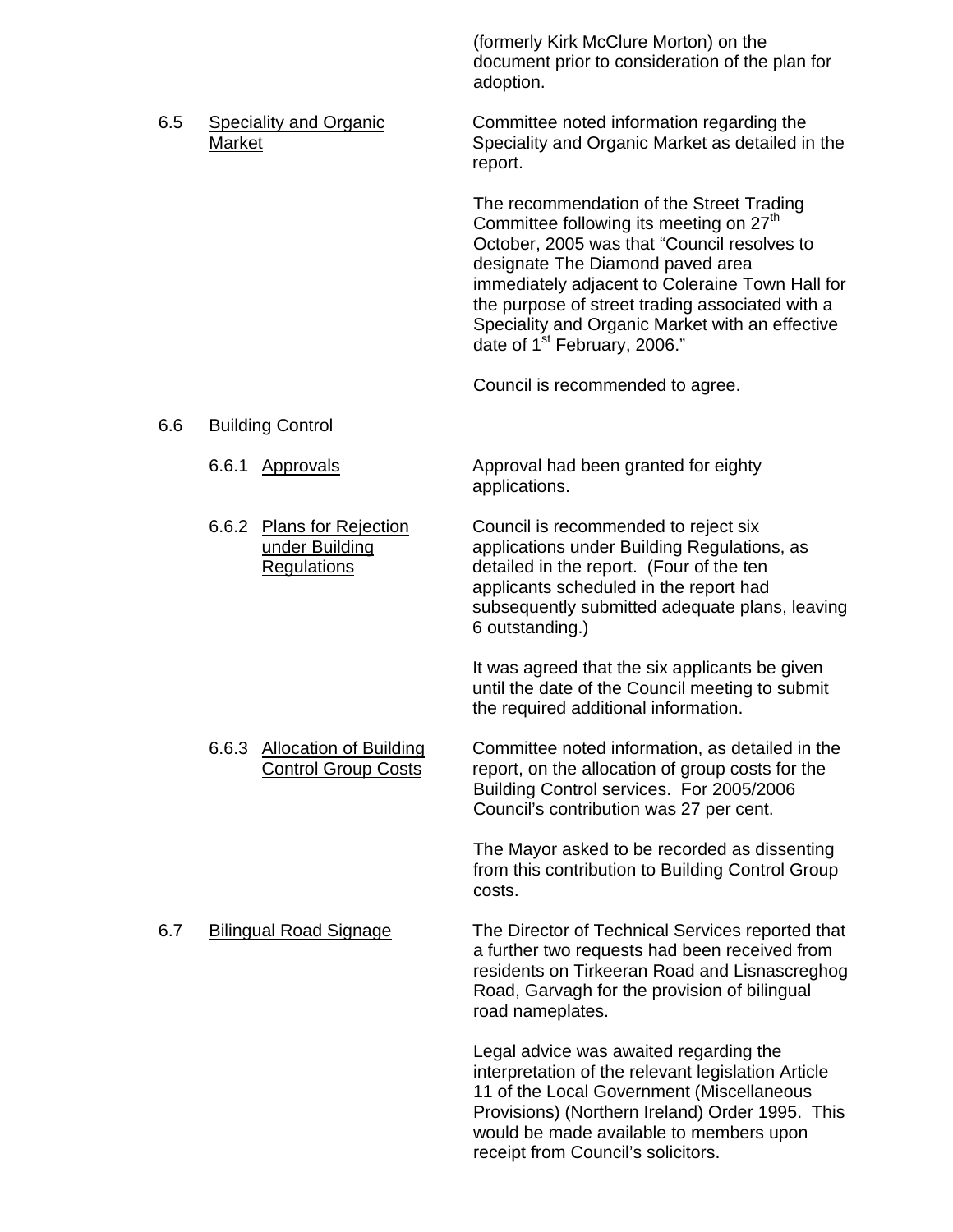6.8 DRD Water Service Notification had been received from DRD Water Service regarding the commencement of the Water Main Rehabilitation Programme in the Ballinrees west area of Coleraine in January 2006. The Director of Technical Services would arrange for Water Service to make a more comprehensive presentation to Council at a future meeting.

# **7.0 THE REVIEW OF MENTAL HEALTH AND LEARNING DISABILITY (N.I.) - A VISION OF A COMPREHENSIVE AND ADOLESCENT MENTAL HEALTH (CAMH) SERVICE**

Consideration was given to this consultation document (previously supplied).

It was agreed that members forward comments on the document to the Head of Administrative Services as a basis for Council's response.

# **8.0 UNAUTHORISED ENCAMPMENTS (NORTHERN IRELAND) ORDER 2005**

Consideration was given to a letter dated 28<sup>th</sup> November, 2005 from the Department of Social Development (previously supplied) in response to the Director of Environmental Health's recent letter regarding the Unauthorised Encampments (Northern Ireland) Order 2005.

Committee noted that it was intended to provide five transit sites and suitable land was currently being sought. As an interim measure it was proposed to establish a programme of 'emergency sites' to cater for the immediate needs of Traveller Families.

Noted.

# **9.0 ARTS COUNCIL OF NORTHERN IRELAND**

Tabled:

Annual Report 2004 - 2005

# **10.0 GARVAGH LIBRARY**

Councillor Mrs. Church reported that Garvagh Library had been granted a reprieve by the North Eastern Education and Library Board. The Library's opening hours would, however, be reduced.

# **11.0 CAR PARKING - PORTRUSH**

 Reference was made to car parking problems in the vicinity of the University of Ulster's campus in Portrush.

 It was agreed that this topic be raised with Dr. Moore at her forthcoming meeting with Council.

### **12.0 BUILDING CONTROL FEE - SOLAR PANELS**

Reference was made to a fee levied by Building Control in relation to an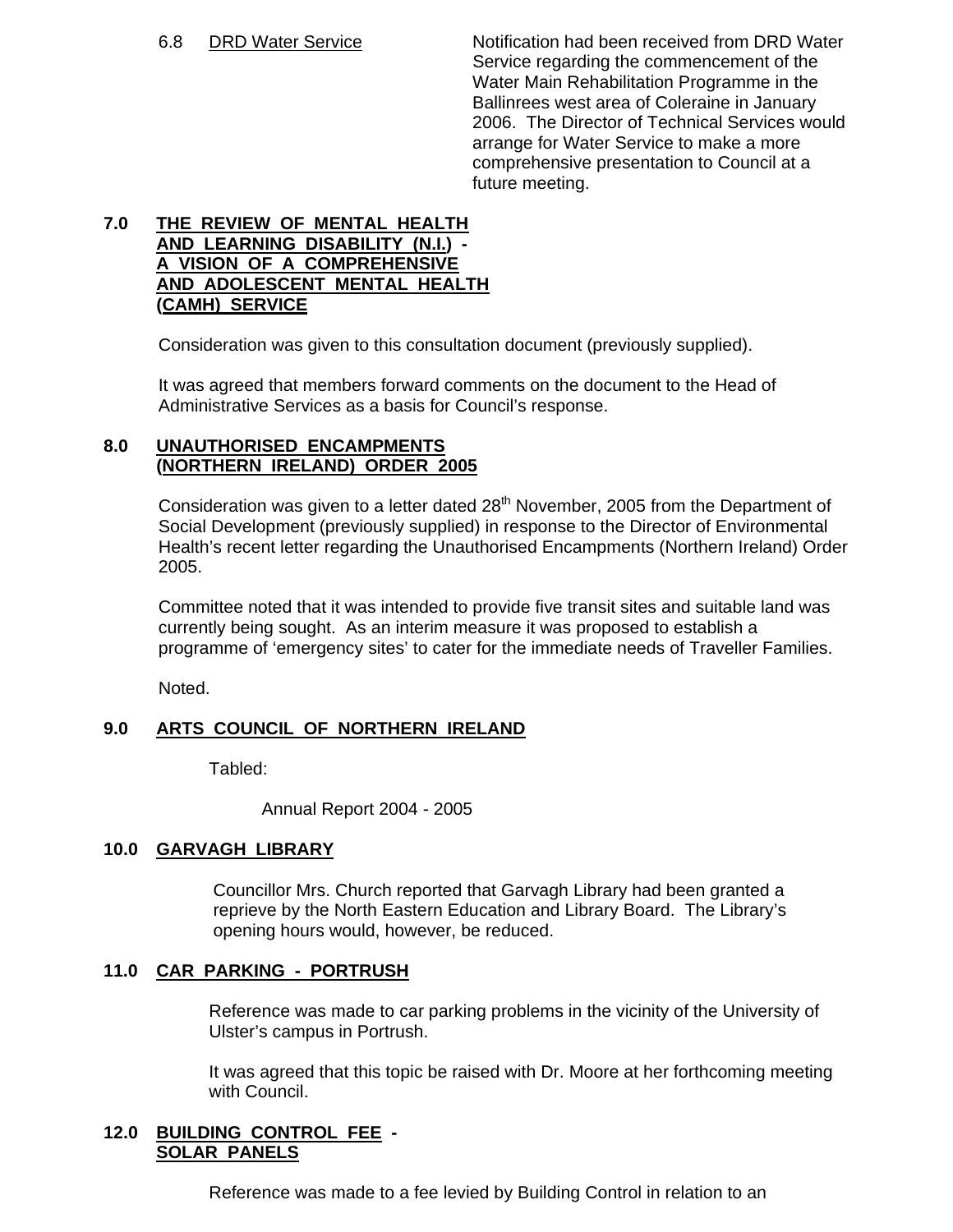inspection of solar panels.

 The Director of Technical Services advised that the minimum possible fee had been levied.

Noted.

# **13.0 CHRISTMAS SWITCH-ONS**

 The Mayor extended thanks to all the statutory agencies and Council staff involved in the Christmas switch-ons.

Noted.

# **14.0 WATER QUALITY FIGURES - RIVER BANN**

 The Director of Environmental Health would forward figures on water quality in relation to the River Bann to Councillor Bradley.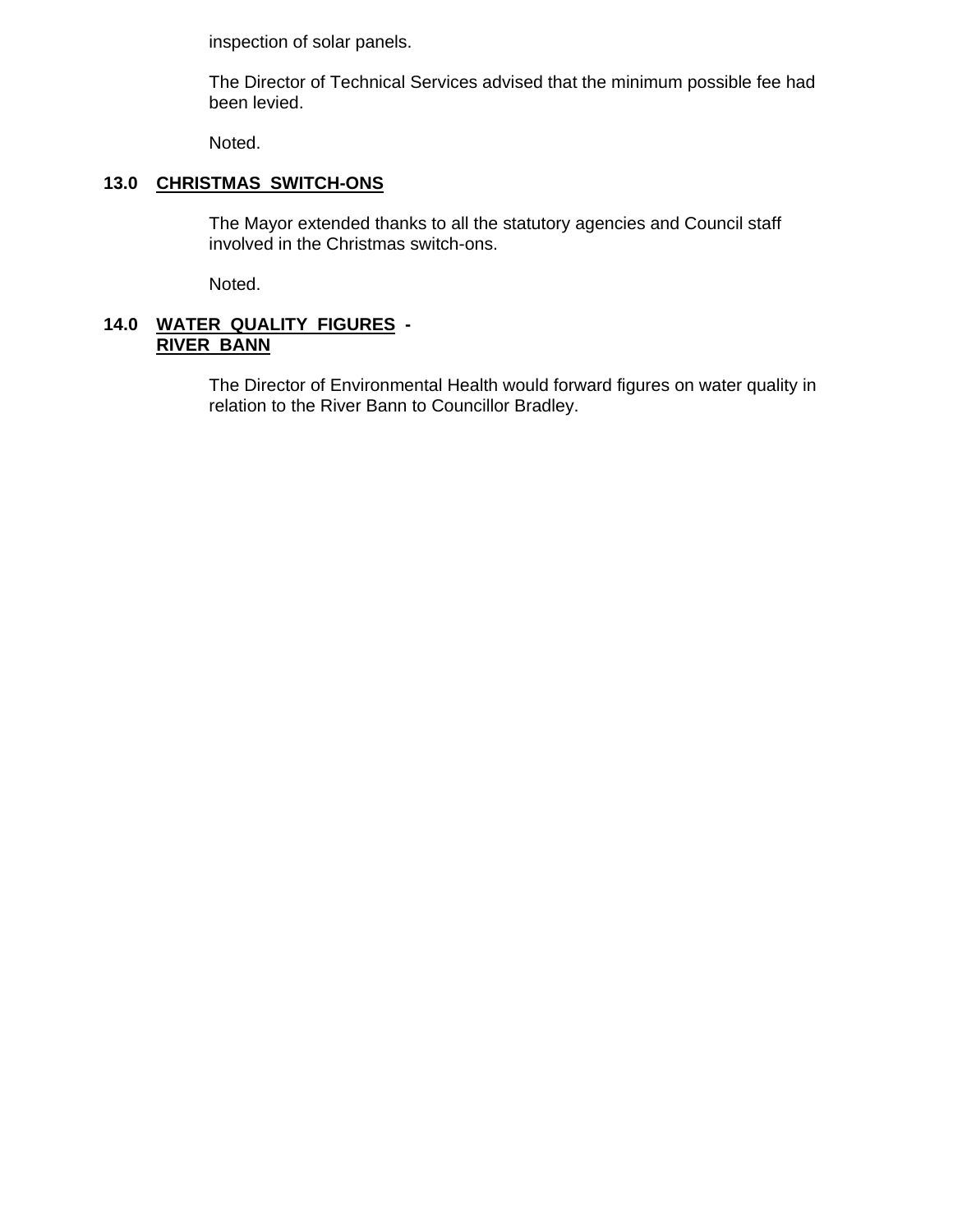#### **NORTH WEST '200' COMMITTEE**

**7th December, 2005.** 

| <b>Present:</b>                                                               | <b>Councillors</b>                                                                                                                              |               |
|-------------------------------------------------------------------------------|-------------------------------------------------------------------------------------------------------------------------------------------------|---------------|
|                                                                               | C. S. Alexander (Ms.)<br>S. Gilkinson                                                                                                           | R. D. Stewart |
| <b>Representative</b><br>from Coleraine<br>and District<br><b>Motor Club:</b> | Mr. A. Toms                                                                                                                                     |               |
| <b>Representatives</b><br>from P.S.N.I.:                                      | Sergeant N. Monteith and Constable A. Watson                                                                                                    |               |
| <b>Officers in</b><br>Attendance:                                             | Director of Environmental Health, Enforcement<br>Officer, Services Manager, Refuse and Cleansing<br>Manager and Administrative Assistant        |               |
| <b>Apologies:</b>                                                             | Councillors Hillis, Mrs. Johnston and McPherson<br>Chief Inspector Thompson, Inspector Cargin,<br>Mr. M. Whyte and Head of Development Services |               |

# **1.0 ELECTION OF CHAIRMAN**

 It was proposed by Councillor Stewart, seconded by Councillor Ms. Alexander and agreed:

That Councillor Gilkinson be elected Chairman.

#### **2.0 DATE OF 2006 EVENT**

It was noted that the 2006 event would be held on Saturday,  $13<sup>th</sup>$  May with practices on Tuesday 9<sup>th</sup> and Thursday, 11<sup>th</sup> May.

#### **3.0 ROAD CLOSURE ARRANGEMENTS**

Mr. Toms advised members that the road closing order had been applied for to facilitate practice nights and race day as follows:

| Tuesday, 9 <sup>th</sup> May, 2006                      | $-5.00$ p.m. $-9.30$ p.m. |
|---------------------------------------------------------|---------------------------|
| Thursday, $11^{th}$ May, 2006 - 5.00 p.m. $-9.30$ p.m.  |                           |
| Saturday, $13^{th}$ May, 2006 - 10.00 a.m. $-6.30$ p.m. |                           |

 The Director of Environmental Health would liaise with Professor Roebuck regarding facilitating staff from the University of Ulster getting to their homes.

 It was noted that the Super Moto would not be taking place at Lansdowne but may be held at another venue not requiring a road closing order.

# **4.0 RACE WEEK ACTIVITIES**

 It was noted that the programme of events for race week was progressing but had not been confirmed.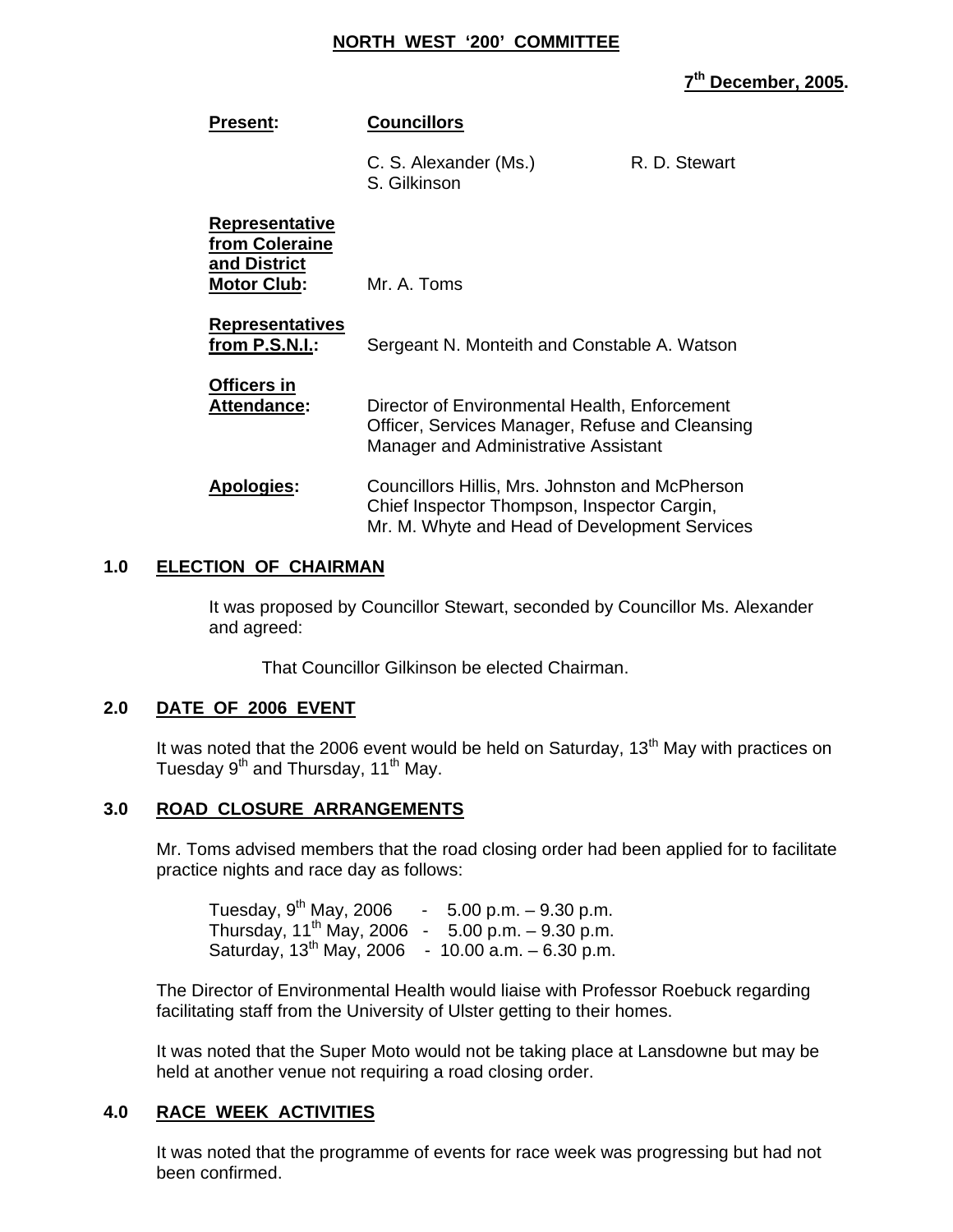# **5.0 PROPOSED TRADE VILLAGE ARRANGEMENTS**

It was noted that the trade village would be moved to the seaward side of the road as detailed at a previous presentation to Council.

 Mr. Toms would call with the Services Manager regarding the proposed plans for the trade village.

# **6.0 CAMP SITE PROVISIONS**

 Reported that discussions were continuing regarding the provision of the two campsites similar to what was provided in 2004. Reference was made to a number of concerns, arising from the operation of the campsites, which needed to be addressed.

# **7.0 POST RACE CLEAN-UP**

 It was noted that Council would take responsibility for collecting litter on the coast road and the Motor Club would attend to the paddock area.

Concern was expressed regarding the volume of work involved for Council resources.

 Reference was made to the possibility of obtaining resources from neighbouring Councils or using Conservation Volunteers.

 Following discussion it was agreed that the officers have discussions regarding which option would be most suitable.

# **8.0 MATTERS RAISED BY COMMITTEE MEMBERS**

The following matters would be addressed:

- Cutting of grass in campsites;
- Meadowlands, Portstewart Damage to fences;
- Marshalls at Cromore Road, Portstewart problems with drunks during 'Race';
- Area above 'The Hermits', Ballyreagh Road security fence;
- Area at The Hill, Portstewart problems with campers;
- Complaints regarding levels of on-street drinking;
- Hopefield Avenue, Portrush Traffic cones being lifted;
- Area opposite Juniper Hill annoyance to caravan owners through stereo systems and fires being lit;
- The need for the shuttle bus to be re-instated was emphasised.

# **9.0 CROWD MANAGEMENT**

 The Director of Environmental Health sought approval for the provision of crowd management control costing approximately £8,000. Agreed.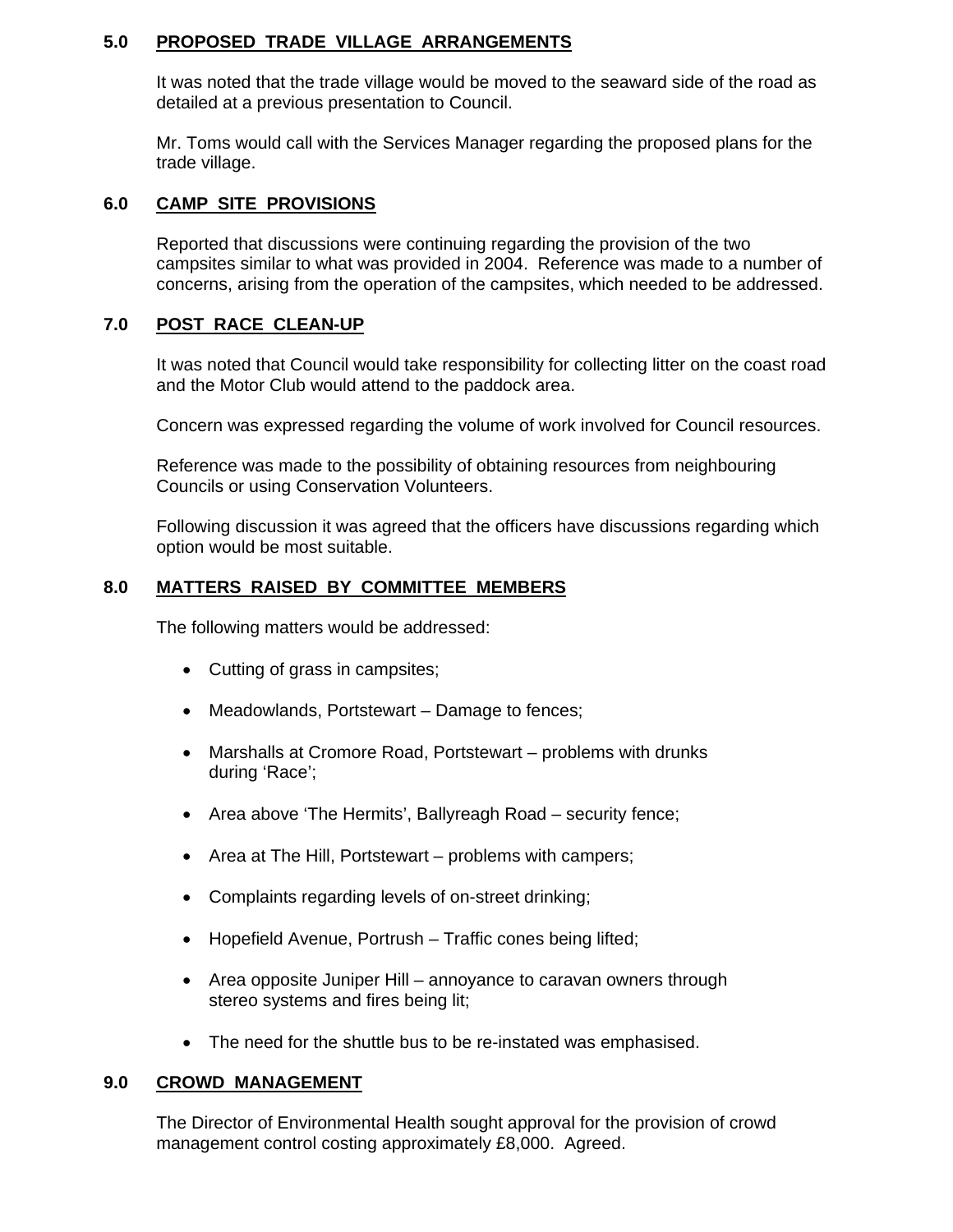# **10.0 COUNCIL LANDS**

 The Director of Environmental Health reported that legal documents were being prepared in relation to the temporary transfer of appropriate Council lands.

# **11.0 FIRE STATION CAR PARK - PORTRUSH**

Reference was made to the possibility of facilitating caravanettes in the upper part of the Fire Station car park.

# **12.0 SALE OF ALCOHOL - CIRCUIT**

It was noted that a meeting would be arranged with the restaurant owners of McLaughlin's and CIO's regarding the sale of alcohol.

 In relation to the public bar in the trade village it was stressed that it must be securely fenced, strictly monitored and no alcohol permitted out of this area.

 The possibility of an additional designated area on the coast road was also being considered.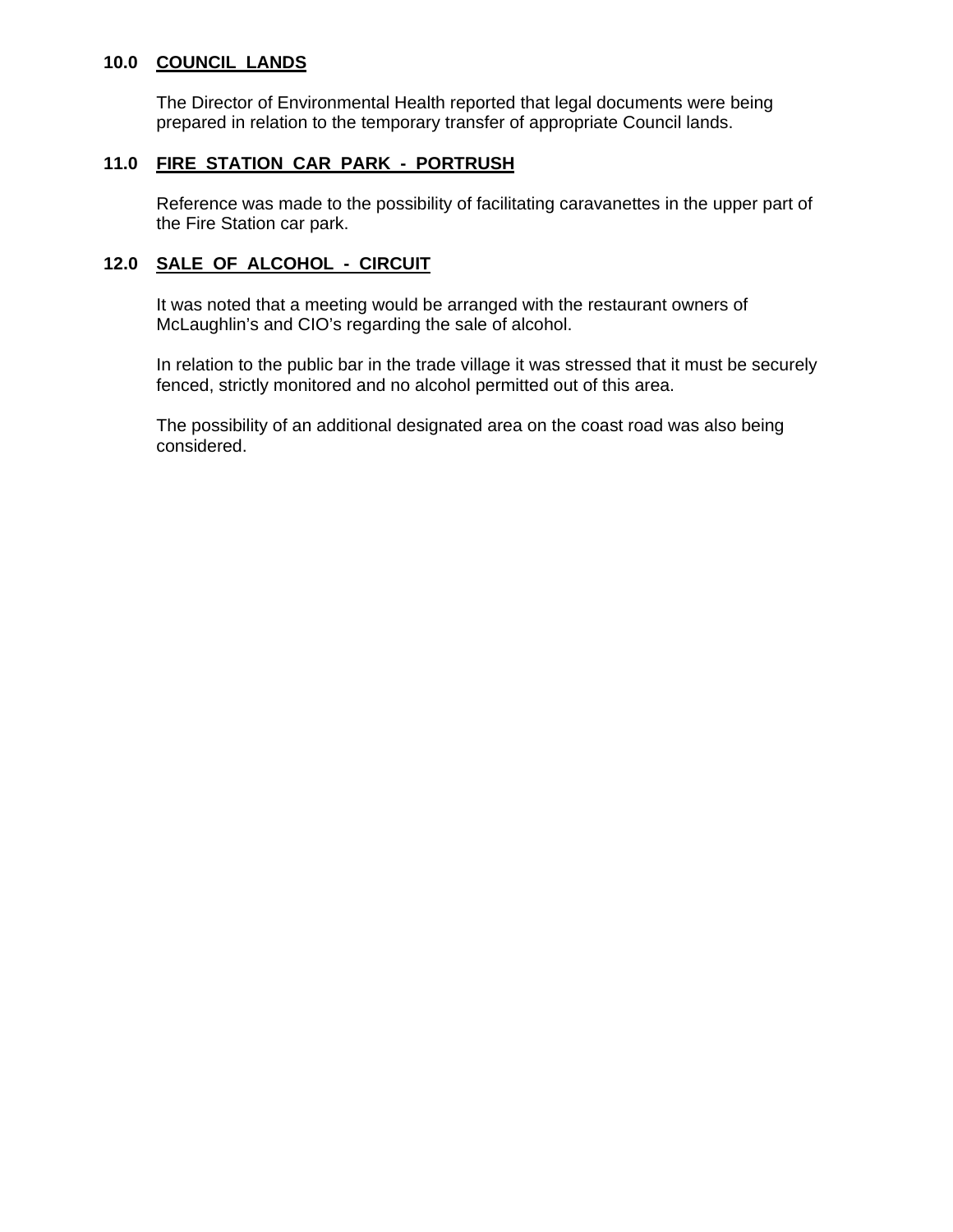## **PLANNING COMMITTEE**

# **13th December, 2005.**

| <b>Present:</b>                          | Councillor R. D. Stewart in the Chair                                                                                                                                                                   |                                                                                                                                                                                   |
|------------------------------------------|---------------------------------------------------------------------------------------------------------------------------------------------------------------------------------------------------------|-----------------------------------------------------------------------------------------------------------------------------------------------------------------------------------|
|                                          | The Deputy Mayor, Alderman M. T. Hickey (Mrs.)                                                                                                                                                          |                                                                                                                                                                                   |
|                                          | <b>Aldermen</b>                                                                                                                                                                                         |                                                                                                                                                                                   |
|                                          | E. T. Black (Mrs.)<br>W. T. Creelman<br>(Items $1.0 - 3.38$ )                                                                                                                                           | D. McClarty                                                                                                                                                                       |
|                                          | <b>Councillors</b>                                                                                                                                                                                      |                                                                                                                                                                                   |
|                                          | C. S. Alexander (Ms.)<br>D. D. Barbour<br>J. M. Bradley<br>(Items $3.8 - 15.0$ )<br>O. M. Church (Mrs.)<br>A. S. Cole<br>J. J. Dallat<br>E. P. Fielding (Mrs.)<br>(Items $1.0 - 3.42$ )<br>S. Gilkinson | N. F. Hillis<br>E. A. Johnston (Mrs.)<br>(Items $1.0 - 3.38$ )<br>W. A. King<br><b>B.</b> Leonard<br>G. L. McLaughlin<br>R. A. McPherson<br>A. McQuillan<br>(Items $1.0 - 3.38$ ) |
| <u>Also in</u><br>Attendance:            | Representatives from the Planning Service -<br>Mr. P. Duffy and Mr. G. Walker                                                                                                                           |                                                                                                                                                                                   |
| <b>Officers in</b><br><b>Attendance:</b> | Town Clerk and Chief Executive, Administrative<br><b>Officer and Administrative Assistant</b>                                                                                                           |                                                                                                                                                                                   |
| <b>Apologies:</b>                        | The Mayor and Alderman McClure                                                                                                                                                                          |                                                                                                                                                                                   |

#### **1.0 ILLNESS**

The Chairman advised that Alderman McClure was out of hospital and was progressing well. Members asked that their best wishes for a speedy recovery be conveyed to Alderman McClure.

#### **2.0 SPECIAL MEETING OF COUNCIL - 16TH DECEMBER, 2005**

 Councillor Leonard sought to raise the arrangements for the Council meeting scheduled for 16<sup>th</sup> December but the Chairman ruled that discussion of this matter was not appropriate at a meeting of the Planning Committee.

## **3.0 PLANNING APPLICATIONS**

A list of one hundred and twelve applications was considered (previously supplied).

**Applications Deferred from Previous Meeting**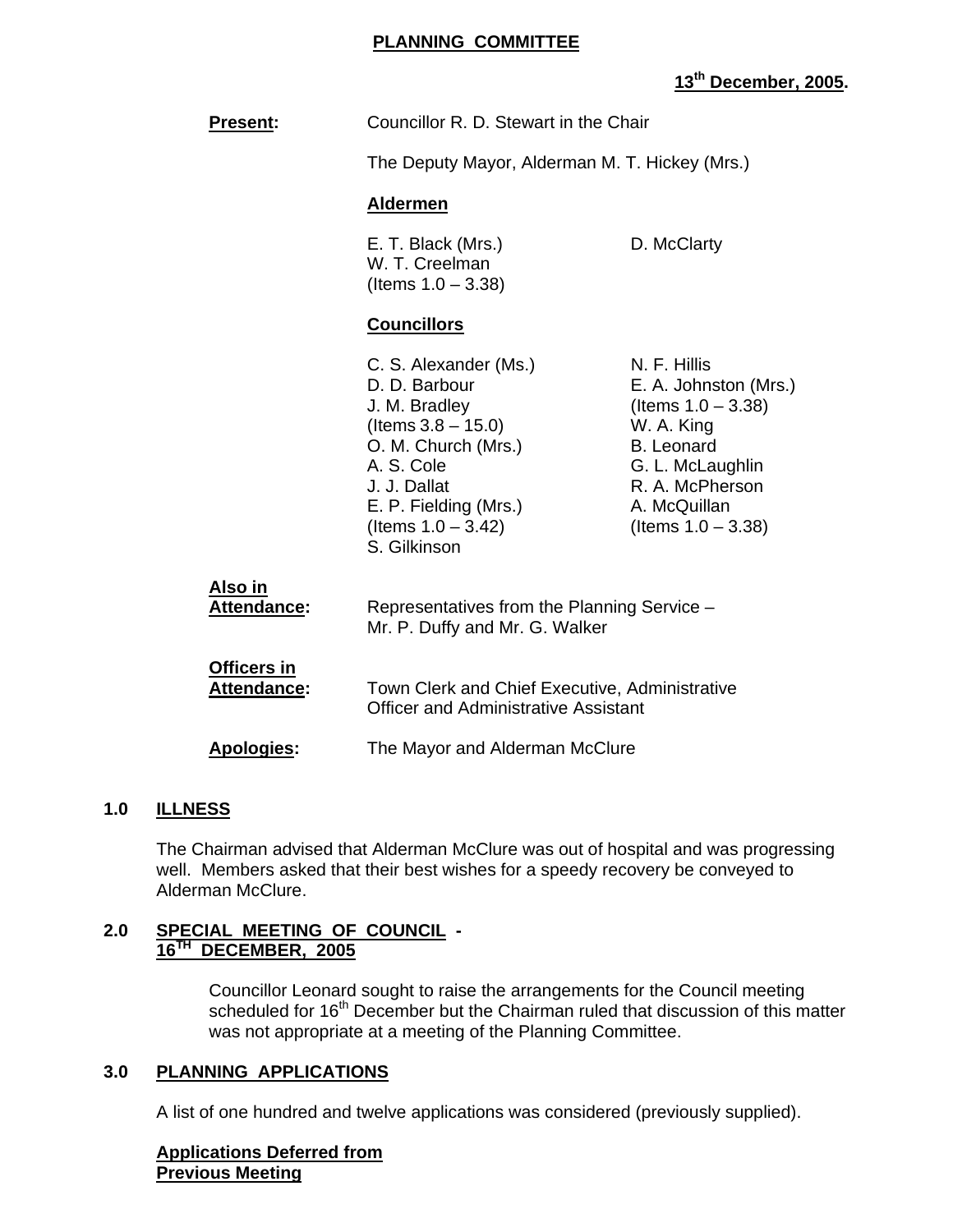- 3.1 Application No. D1 C/2004/0270/F Change of use of one dwelling house to two dwelling houses at 7 Dhu Varren Park, Glenmanus, Portrush for Ms. L. Hylands
- 3.2 Application No. D2 C/2004/0389/O Site for dwelling adjacent to 20 Shanlongford Road, Ringsend, Coleraine for Mr. T. Brown-Kerr
- 3.3 Application No. D3 C/2004/0758/O Site for retirement dwelling 200m north east of 17 Craigahulliar Road, Portrush for Mr. R. McCaughern

3.4 Application No. D4 C/2004/0820/O Site for dwelling and garage adjacent to 60 Craigmore Road, Coleraine for Mr. W. Millen

3.5 Aplication No. D5 C/2004/1010/O Proposed site for rural dwelling adjacent to 30 Brockagh Road, Garvagh for Mr. J. O'Kane

3.6 Application No. D6

C/2004/1116/O

Mrs. H. Campbell

Dwelling and garage adjacent to 28 Carragh Road, Bushmills for

The opinion of the Planning Service was to refuse.

It was agreed that the application be refused.

The opinion of the Planning Service was to refuse.

It was agreed that the application be refused.

The opinion of the Planning Service was to refuse.

It was proposed by Councillor Ms. Alexander, seconded by Alderman Creelman and unanimously agreed:

> That the application be approved.

The opinion of the Planning Service was to approve.

It was agreed that the application be approved.

The opinion of the Planning Service was to refuse.

It was proposed by Councillor Dallat, seconded by the Deputy Mayor and unanimously agreed:

> That the application be approved.

The opinion of the Planning Service was to refuse.

It was proposed by Councillor McPherson, seconded by Alderman Mrs. Black and unanimously agreed:

> That the application be approved.

The opinion of the Planning Service was to refuse.

It was proposed by Councillor Dallat, seconded by the Deputy Mayor and unanimously agreed:

> That the application be approved.

3.7 Application No. D7 C/2004/1122/O Site for dwelling adjacent to 45 Tirkeeran Road, Garvagh for Mr. R. Mullan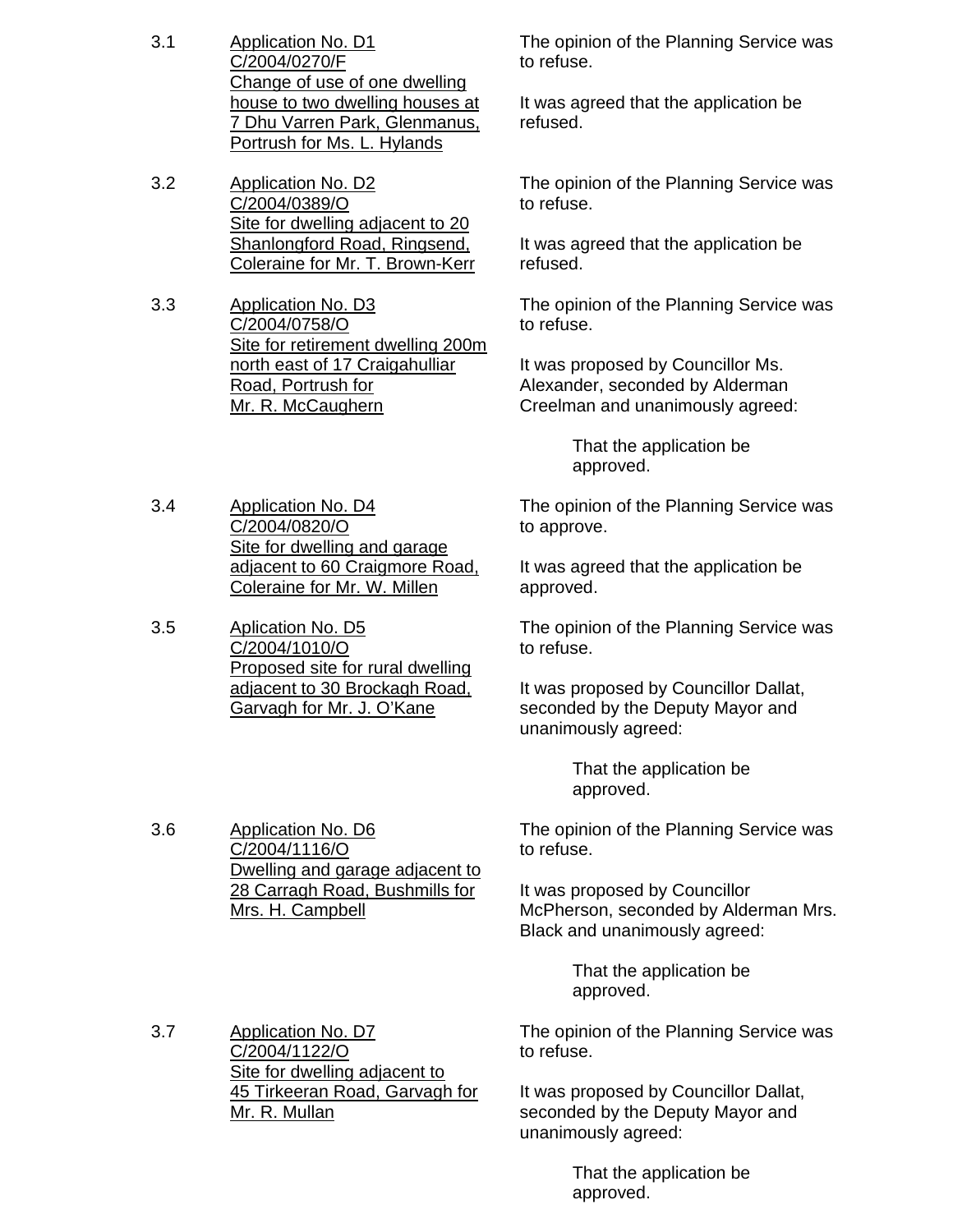3.8 Application No. D8 C/2004/1263/F Replacement garage (retrospective application) at 45 Ballyvelton Road, Coleraine for Mr. V. Cochrane

3.9 Application No. D9

Kirk

3.10 Application No. D10 C/2004/1416/O

3.11 Application No. D11 C/2005/0009/F

C/2004/1331/F

78 Ballaghmore Road,

Extension to rear of dwelling at

75 and 80m east of 67 Rusky Park, Aghadowey for H. Kelly

Portballintrae for Mr. and Mrs. G.

The opinion of the Planning Service was to refuse.

It was proposed by Councillor McPherson, seconded by Councillor King and unanimously agreed:

> That the application be approved.

The opinion of the Planning Service was to approve.

It was agreed that the application be approved.

Site for dwelling 80m south west of The opinion of the Planning Service was to refuse.

> It was agreed that the application be refused.

The opinion of the Planning Service was to refuse.

It was proposed by Councillor Mrs. Church, seconded by Councillor Dallat and unanimously agreed:

> That the application be approved.

The opinion of the Planning Service was to approve.

Following discussion it was proposed by Councillor Gilkinson and seconded by Councillor Dallat:

> That the application be refused.

On being put to the Meeting the proposal was carried, nineteen members voting in favour and no one voting against.

The opinion of the Planning Service was to refuse.

It was proposed by Councillor Mrs. Church, seconded by Councillor Dallat and unanimously agreed:

> That the application be approved.

3.13 Application No. D13 C/2005/0090/O Site for dwelling and garage adjacent to 20 Managher Road, Coleraine for Mr. S. Campbell

- Proposed dwelling and detached garage at Kurin Road, Ballynameen Td., Garvagh (230m south east of Kurin Road/Fort Road junction) for Mr. E. Holmes
- 3.12 Application No. D12 C/2005/0062/F Change of use of dwelling to house of multiple occupation at 3 Gloucester Crescent, Portstewart for Mr. G. Harrison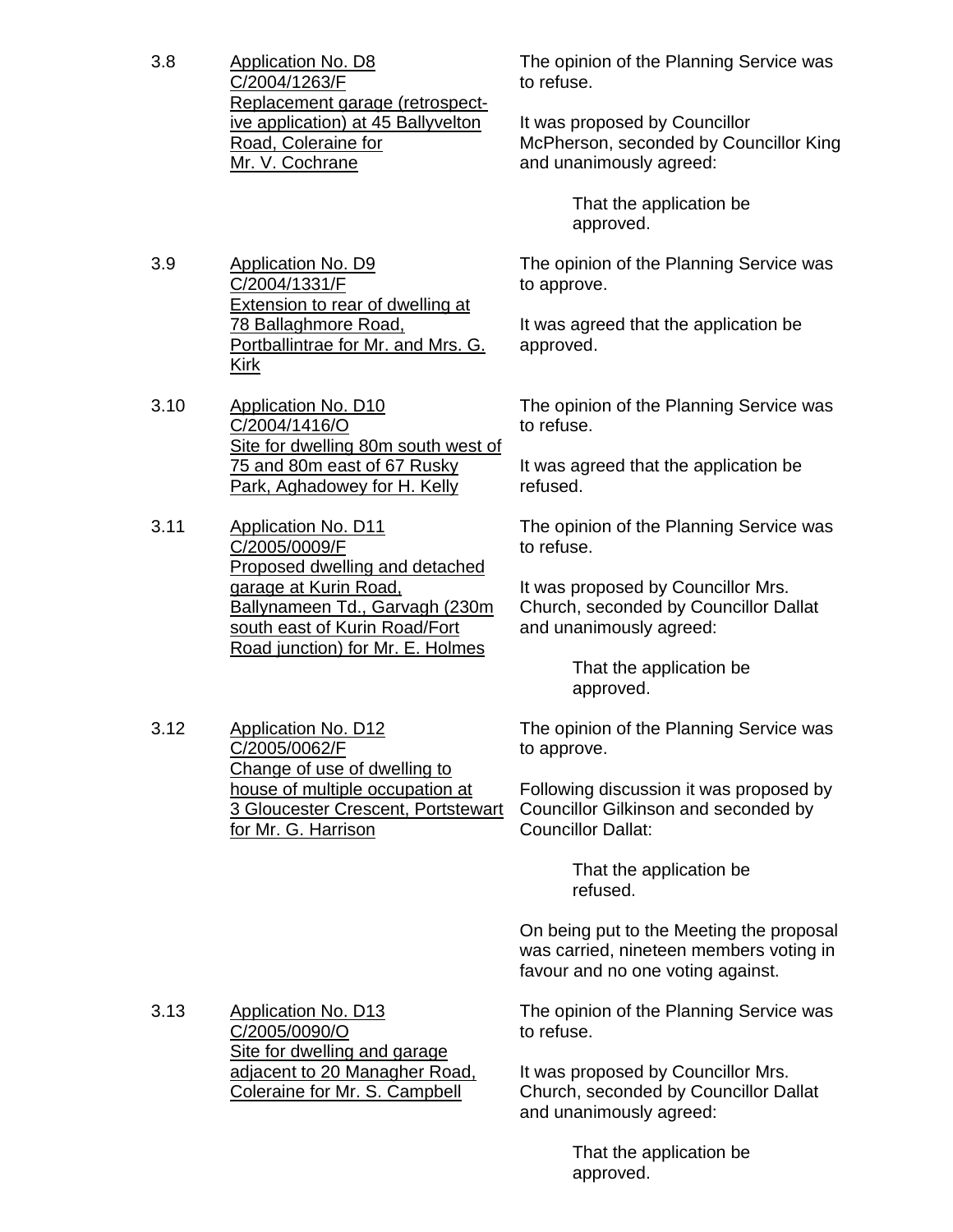3.14 Application No. D14 C/2005/0103/O Site for dwelling and garage adjacent to 28 Liswatty Road, Coleraine for Mr. and Mrs. Kirk The opinion of the Planning Service was to refuse.

Planning Service would confirm if a site meeting had been held. In the event of no site meeting having taken place an office meeting would be arranged.

It was proposed by Councillor Ms. Alexander, seconded by the Deputy Mayor and unanimously agreed:

> That the application be approved.

The opinion of the Planning Service was to approve.

It was agreed that the application be approved.

The opinion of the Planning Service was to refuse.

It was agreed that the application be refused.

The opinion of the Planning Service was to refuse.

It was proposed by Councillor Dallat, seconded by the Deputy Mayor and unanimously agreed:

> That the application be approved.

The opinion of the Planning Service was to refuse.

It was proposed by Councillor Dallat, seconded by the Deputy Mayor and unanimously agreed: That the application be approved.

3.19 Application No. D19 C/2005/0372/A Bed and breakfast freestanding sign at No. 76 Coleraine Road, Portrush for Mr. Woods

for Mr. M. McKeefry

3.20 Application No. D20 C/2005/0385/O Site for dwelling and garage adjacent to 72 Coolyvenny Road, Coelraine for Mr. McNeill

The opinion of the Planning Service was to approve.

It was agreed that the application be approved.

The opinion of the Planning Service was to refuse.

It was proposed by Councillor King, seconded by Councillor Mrs. Church and unanimously agreed:

3.15 Application No. D15 C/2005/0179/O Site for dwelling and garage 160m east of 49 Brone Road, Garvagh for Mr. Clyde

3.16 Application No. D16 C/2005/0223/O Proposed new dwelling 25m north west of 16 Keely Gardens, Aghadowey for Mr. Thompson

3.17 Application No. D17 C/2005/0265/O Site for dwelling and garage 60m south west of 84 Grove Road, Swatragh for Miss McGarvey

> Site for dwelling and garage 75m west of 96 Grove Road, Swatragh

3.18 Application No. D18 C/2005/0287/O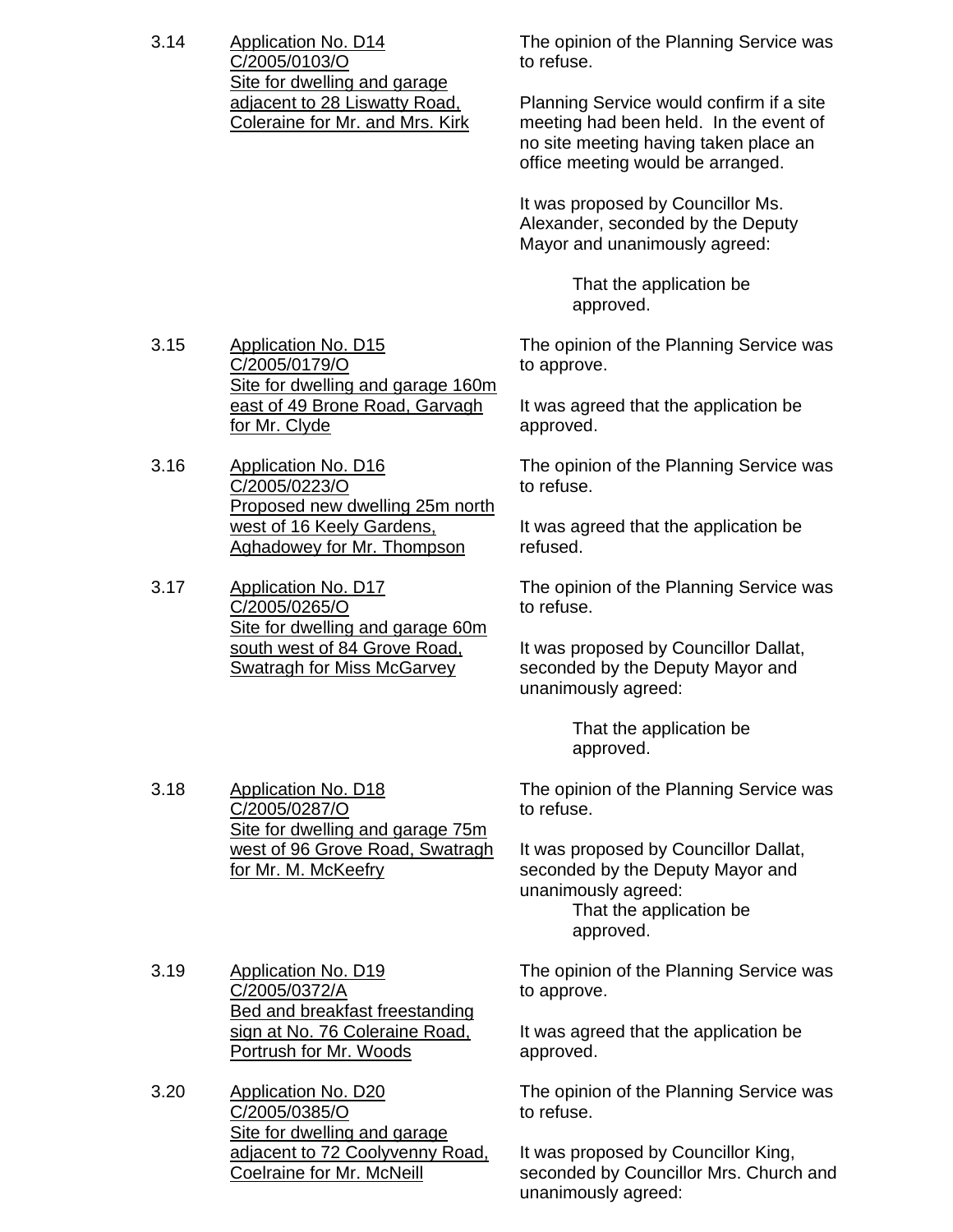That the application be approved.

3.21 Application No. D21 C/2005/0399/O Site for dwelling 100m north west of 111 Craigmore Road, Ringsend, Coleraine for Mr. O'Kane

> Proposed bungalow approximately 400m west of No. 120 Edenbane Road, Kilrea for Mr. E. Diamond

3.22 Application No. D22 C/2005/0520/O

The opinion of the Planning Service was to refuse.

The application had now been withdrawn.

The opinion of the Planning Service was to refuse.

It was proposed by Councillor Dallat, seconded by Councillor McLaughlin and unanimously agreed:

> That the application be approved.

The opinion of the Planning Service was to refuse.

It was proposed by Councillor Dallat, seconded by Councillor Mrs. Church and unanimously agreed:

> That the application be approved.

The opinion of the Planning Service was to approve.

It was agreed that the application be approved.

The opinion of the Planning Service was to refuse.

Reported that the type of application had been changed from 'full' to 'reserved matters'.

It was agreed that the application be deferred for one month to facilitate further consideration by the Planning Service.

The opinion of the Planning Service was to approve.

It was agreed that the application be approved.

The opinion of the Planning Service was to approve.

It was agreed that the application be approved.

3.23 Application No. D23 C/2005/0549/O Infill site within clachan of housing group north west of 83 Moneydig Road, Garvagh for Mr. Thompson

3.24 Application No. D24 C/2005/0613/O Site for dwelling 200m south of 131 Craigmore Road, Ringsend, Coleraine for Mr. P. McNicholl

3.25 Application No. D25 C/2005/0620/F Proposed dwelling and detached garage at Artidillon Road, Castlerock (90m north-north-east of No. 34 Glebe Road, Castlerock) for Mr. O. Hyndman

3.26 Application No. 26 C/2005/0832/F Two storey dwelling with integral garage at Tullybeg Avenue, Coleraine for Mr. and Mrs. B. **Corriston** 

3.27 Application No. 27 C/2005/0927/F Proposed alterations and extension to dwelling to provide apartment to rear at 5 Hillside,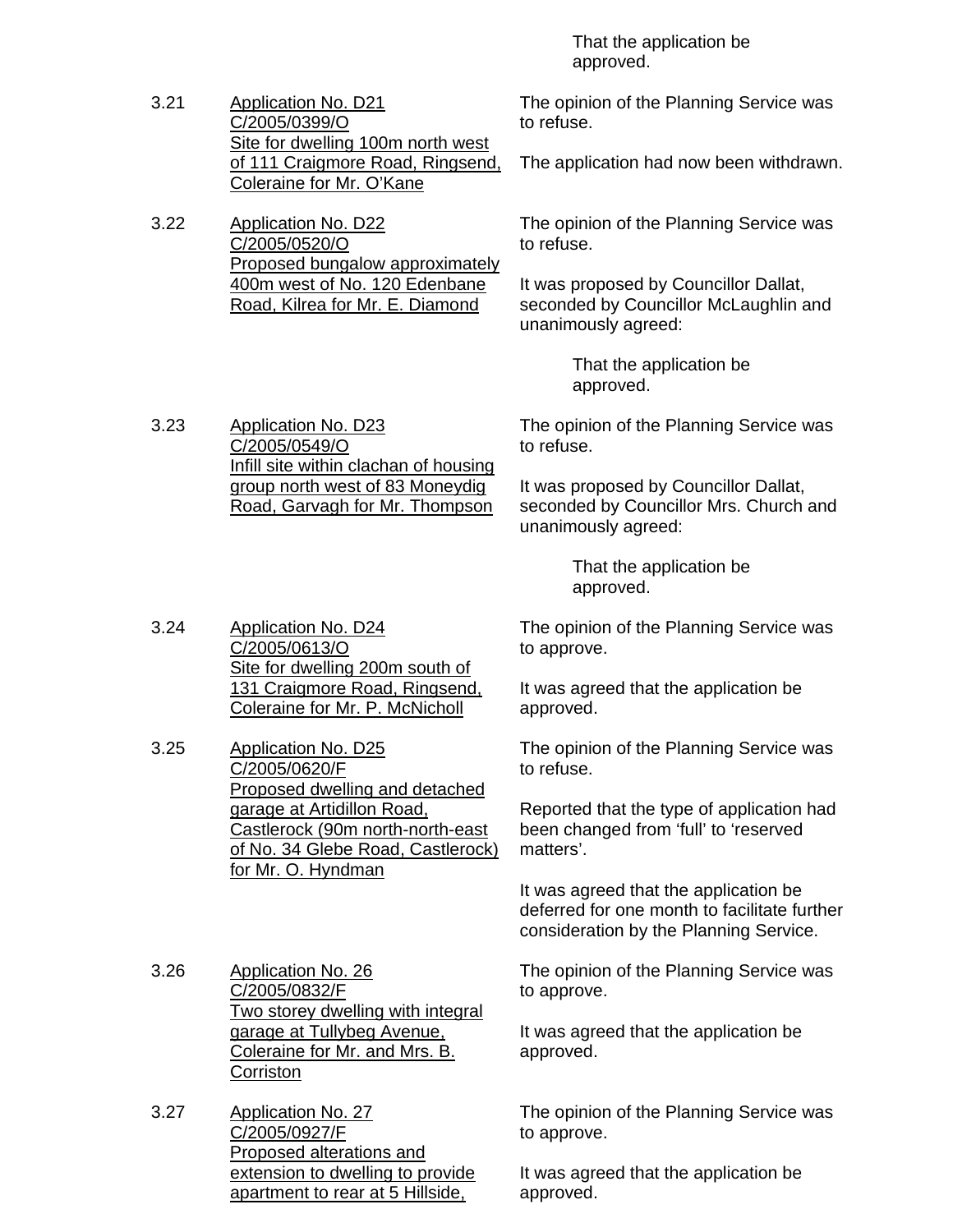# Portstewart for Mrs. S. McCormack

3.28 Application No. 28 C/2005/0928/A Shop sign and projecting sign at 24 Church Street, Coleraine for Going Places

# **NEW APPLICATIONS**

3.29 Application No. 2 C/2004/0214/F Erection of two shop units and residential development comprising 20 no. flats at Dunluce Avenue, Portrush for Parkmore **Developments** 

The opinion of the Planning Service was to approve.

It was agreed that the application be approved.

The opinion of the Planning Service was to refuse.

It was proposed by Alderman McClarty, seconded by Councillor Mrs. Johnston and agreed:

> That the application be deferred for one month to facilitate an office meeting on the grounds that all material planning considerations had not been assessed.

3.30 Application No. 5 C/2004/1193/F Semi-detached dwellings to be demolished and replaced with three two and a half storey dwellings with parking at Nos. 83 – 85 Prospect Road, Portstewart for NM Developments

3.31 Application No. 8

C/2004/1340/F

Devine Construction

One and a half storey house with detached garage at 79 Ballyreagh Road, Portstewart for O'Kane &

The opinion of the Planning Service was to approve.

It was proposed by Councillor Ms. Alexander, seconded by Councillor Dallat and unanimously agreed:

> That the application be deferred for one month to facilitate an office meeting on the grounds that all material planning considerations had not been assessed.

The opinion of the Planning Service was to refuse.

It was proposed by Councillor Dallat, seconded by Councillor McLaughlin and agreed:

> That the application be deferred for one month to facilitate an office meeting on the grounds that all material planning considerations had not been assessed.

3.32 Application No. 9 C/2004/1348/F Re-development of Salmon Leap The opinion of the Planning Service was to approve.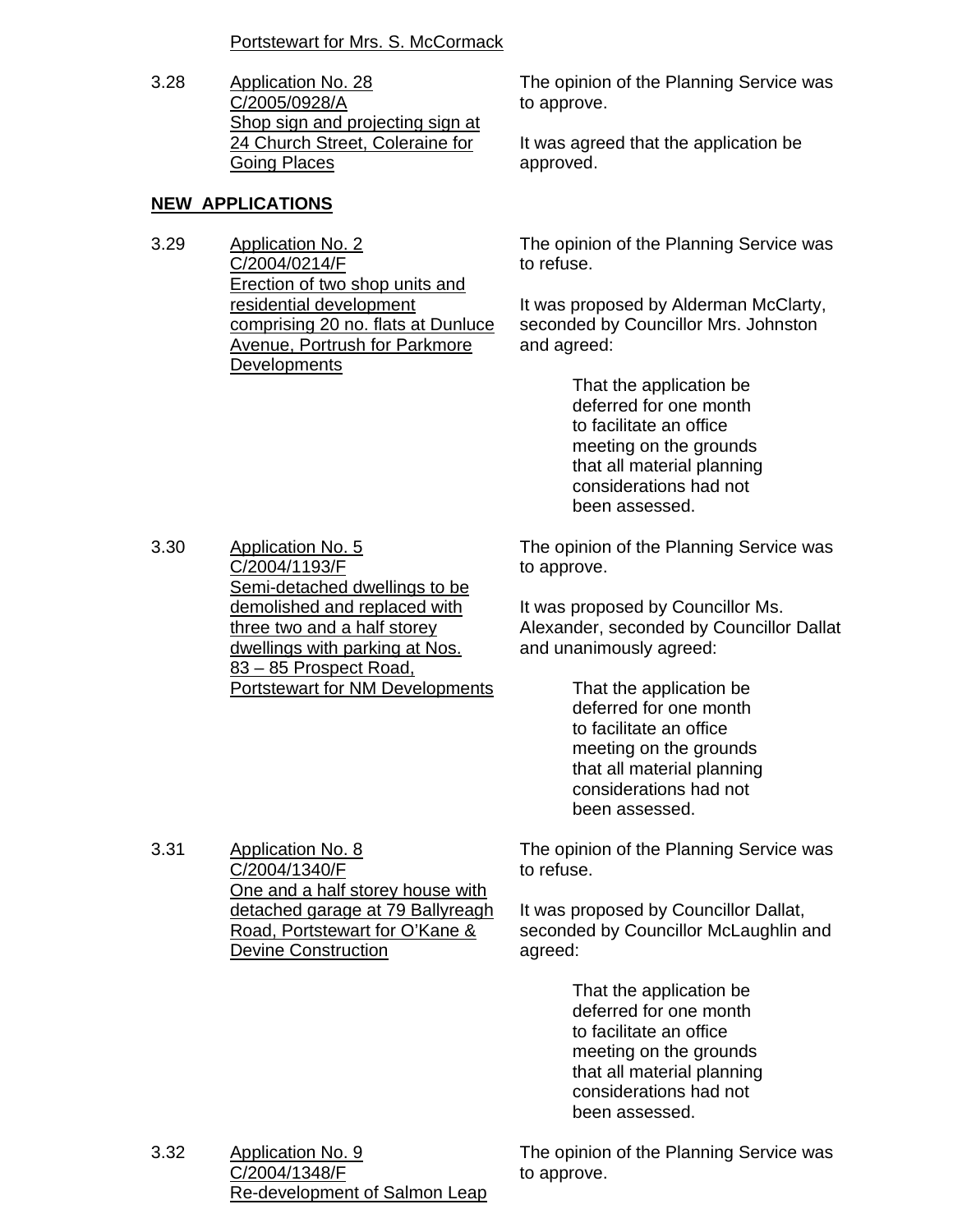|      | site to housing development, shop<br>unit and roadways for private<br>street determination at 53<br>Castleroe Road, Coleraine for<br><b>Salmon Leap Developments</b> | Planning Service advised that the<br>application would be deferred to enable<br>environmental health issues to be<br>addressed.                                                  |  |
|------|----------------------------------------------------------------------------------------------------------------------------------------------------------------------|----------------------------------------------------------------------------------------------------------------------------------------------------------------------------------|--|
| 3.33 | <b>Application No. 10</b><br>C/2004/1415/O<br>Site for dwelling adjacent to 75, 79                                                                                   | The opinion of the Planning Service was<br>to refuse.                                                                                                                            |  |
|      | and 81 Rusky Park, Aghadowey,<br>Coleraine for Mr. H. Kelly                                                                                                          | It was proposed by Councillor Mrs.<br>Church, seconded by Alderman McClarty<br>and agreed:                                                                                       |  |
|      |                                                                                                                                                                      | That the application be<br>deferred for one month<br>to facilitate an office<br>meeting on the grounds<br>that all material planning<br>considerations had not<br>been assessed. |  |
|      |                                                                                                                                                                      | It was further agreed that a representative<br>from Roads Service be requested to<br>attend.                                                                                     |  |
| 3.34 | <b>Application No. 13</b><br>C/2005/0177/O<br>Site for dwelling and garage                                                                                           | The opinion of the Planning Service was<br>to refuse.                                                                                                                            |  |
|      | adjacent to 14 Lisboy Lane.<br>Drumcroone Road, Garvagh for<br>J. Patterson                                                                                          | It was proposed by Councillor Mrs.<br>Church, seconded by Councillor Ms.<br>Alexander and agreed:                                                                                |  |
|      |                                                                                                                                                                      | That the application be<br>deferred for one month<br>to facilitate an office<br>meeting on the grounds<br>that all material planning<br>considerations had not<br>been assessed. |  |
| 3.35 | Application No. 14<br>C/2005/0187/F<br>5 no. flats at 23 and 25 Brook                                                                                                | The opinion of the Planning Service was<br>to refuse.                                                                                                                            |  |
|      | Street, Coleraine for Mr. J.<br>Donaghy                                                                                                                              | It was proposed by Councillor Ms.<br>Alexander, seconded by Councillor Mrs.<br>Church and agreed:                                                                                |  |
|      |                                                                                                                                                                      | That the application be<br>deferred for one month<br>to facilitate an office<br>meeting on the grounds<br>that all material planning<br>considerations had not<br>been assessed. |  |

3.36 Application No. 15 C/2005/0228/F Excavation and creation of lake for The opinion of the Planning Service was to approve.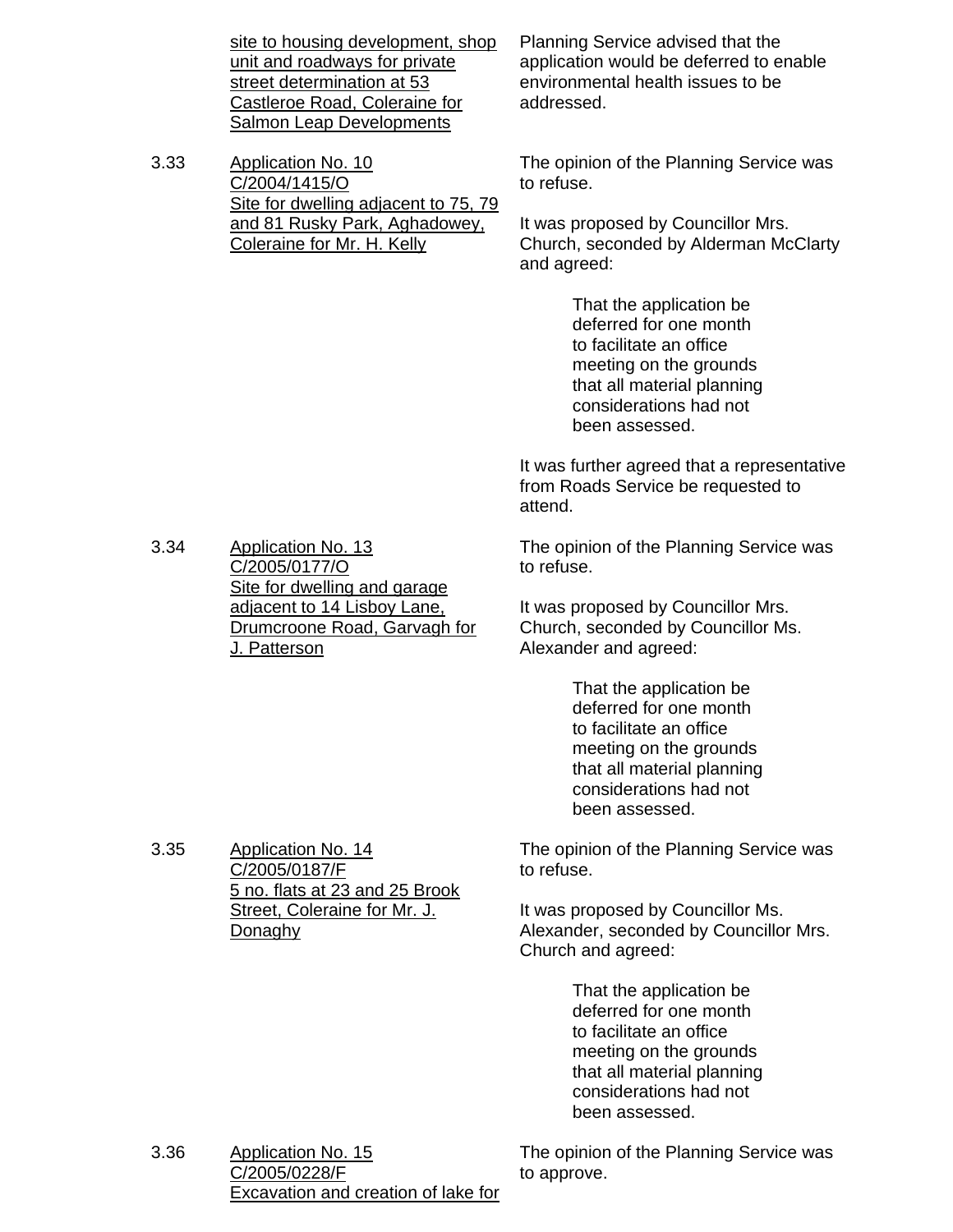private use opposite 65 Ballinteer Road, Macosquin for Mr. Christie (senior)

3.37 Application No. 16 C/2005/0296/O Housing development at "Lisderg", 109 Station Road, Portstewart for Mr. Acheson

It was agreed that the application be deferred for one month to facilitate the provision of further information to members.

The opinion of the Planning Service was to refuse.

It was proposed by Councillor McQuillan, seconded by Alderman Creelman and unanimously agreed:

> That the application be approved.

3.38 Application No. 18 C/2005/0412/O A residential development of 18 no. apartments and associated car parking and amenity space at 51 – 55 Mountsandel Road, Coleraine for Mr. S. Sweeney The opinion of the Planning Service was from Mr. John A. Wylie was considered (previously supplied).

to approve. Copy letter received 7<sup>th</sup> December, 2005

Reference was made to a letter which each member had received from Mr. S. Sweeney requesting "that Councillor Ms. Alexander be invited to absent herself when the matter comes up for discussion". Members found this letter totally unacceptable.

It was proposed by Councillor Mrs. Johnston, seconded by Alderman McClarty and agreed:

> That the application be deferred for one month to facilitate an office meeting on the grounds that all material planning considerations had not been assessed.

It was further agreed that a representative from Roads Service and BDP Planning be requested to attend.

The opinion of the Planning Service was to refuse.

The application had now been withdrawn.

The opinion of the Planning Service was to refuse both applications.

It was proposed by Alderman McClarty, seconded by Councillor Hillis and

3.39 Application No. 19 C/2005/0417/O Proposed site for housing development to side and rear of 232 Mussenden Road, Articlave for Mr. and Mrs. Graham

3.40 Application No. 21 C/2005/0450/O Proposed site for traditional rural style dwelling 120m south west of Sconce Road/Bratwell Road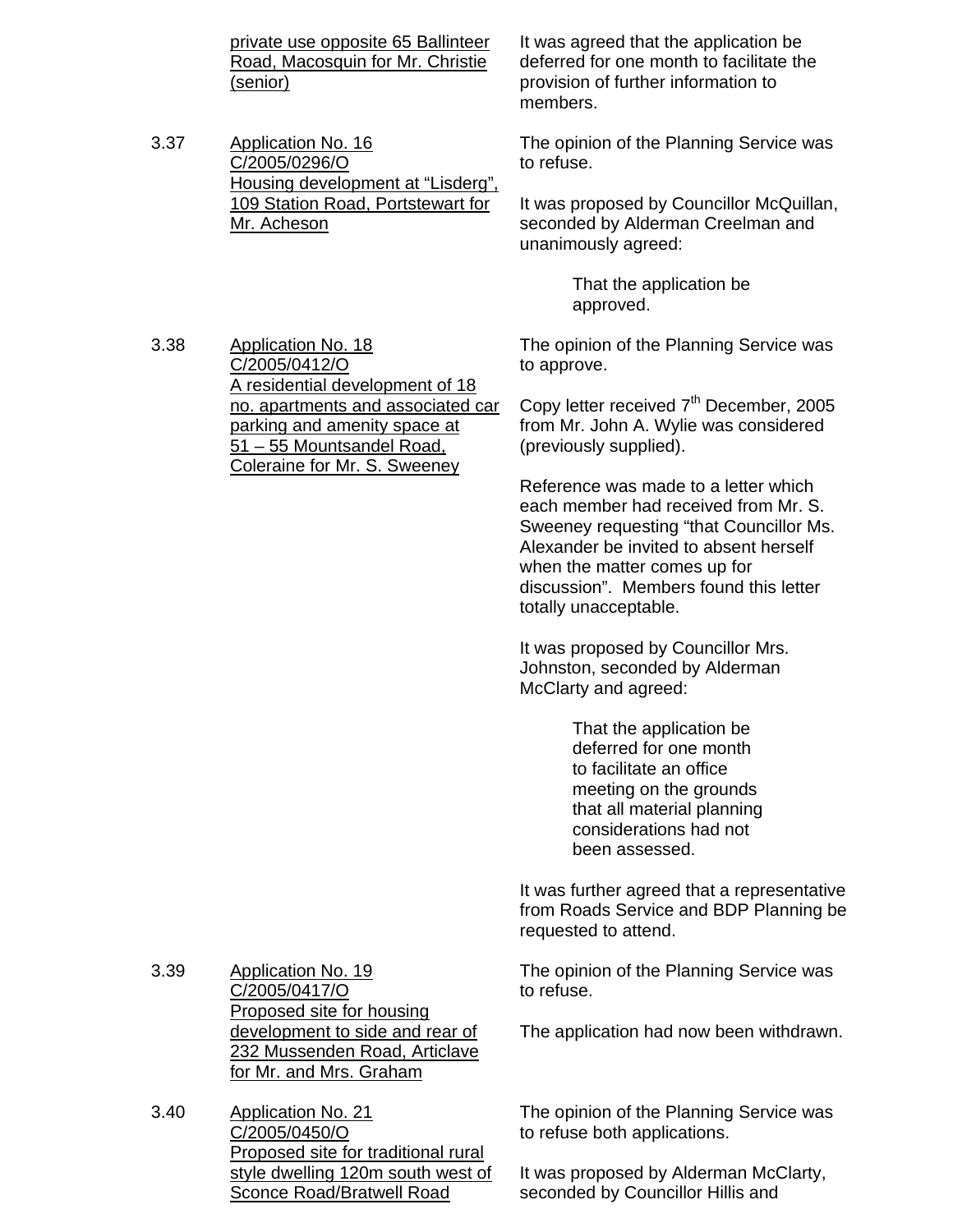junction, Castlerock for Mr. Hyndman

Application No. 22 C/2005/0452/O Proposed site for traditional rural style dwelling 130m east of No. 32 Artidillon Road, Castlerock for Mr. Hyndman

3.41 Application No. 24 C/2005/0647/F One and two storey extensions and attached garage at 16 West Avenue, Portstewart for Mr. Harbinson

3.42 Application No. 26 C/2005/0719/F Proposed dwelling with integral garage (replacement) adjacent to No. 83 Sconce Road, Castlerock for Mr. Hyndman

unanimously agreed:

 That the applications be approved.

The opinion of the Planning Service was to refuse.

The application had now been withdrawn.

The opinion of the Planning Service was to refuse.

It was proposed by Alderman McClarty, seconded by Alderman Mrs. Black and unanimously agreed:

> That the application be approved.

3.43 Application No. 29 C/2005/0769/F Demolition of existing semidetached dwelling and outbuildings, construction of semidetached three-storey, three unit apartment block and construction of one detached dwelling with workshop at 67 Lodge Road, Coleraine for Mrs. E. Willmott

3.44 Application No. 30

C/2005/0772/F

The opinion of the Planning Service was to approve.

It was proposed by Councillor Ms Alexander, seconded by Alderman McClarty and agreed:

> That the application be deferred for one month to facilitate an office meeting on the grounds that all material planning considerations had not been assessed.

The opinion of the Planning Service was to approve.

It was proposed by Councillor Ms. Alexander, seconded by the Deputy Mayor and unanimously agreed:

> That the application be refused.

The opinion of the Planning Service was to refuse.

3.45 Application No. 31 C/2005/0774/O Proposed site for dwelling approximately 80m north west of No. 26 Boleran Road, Garvagh for

32 Dunsuivinish Avenue, Portstewart for Mr. McKay

Change of use from bungalow to house in multiple occupation at

> It was proposed by Councillor Dallat, seconded by Councillor Ms. Alexander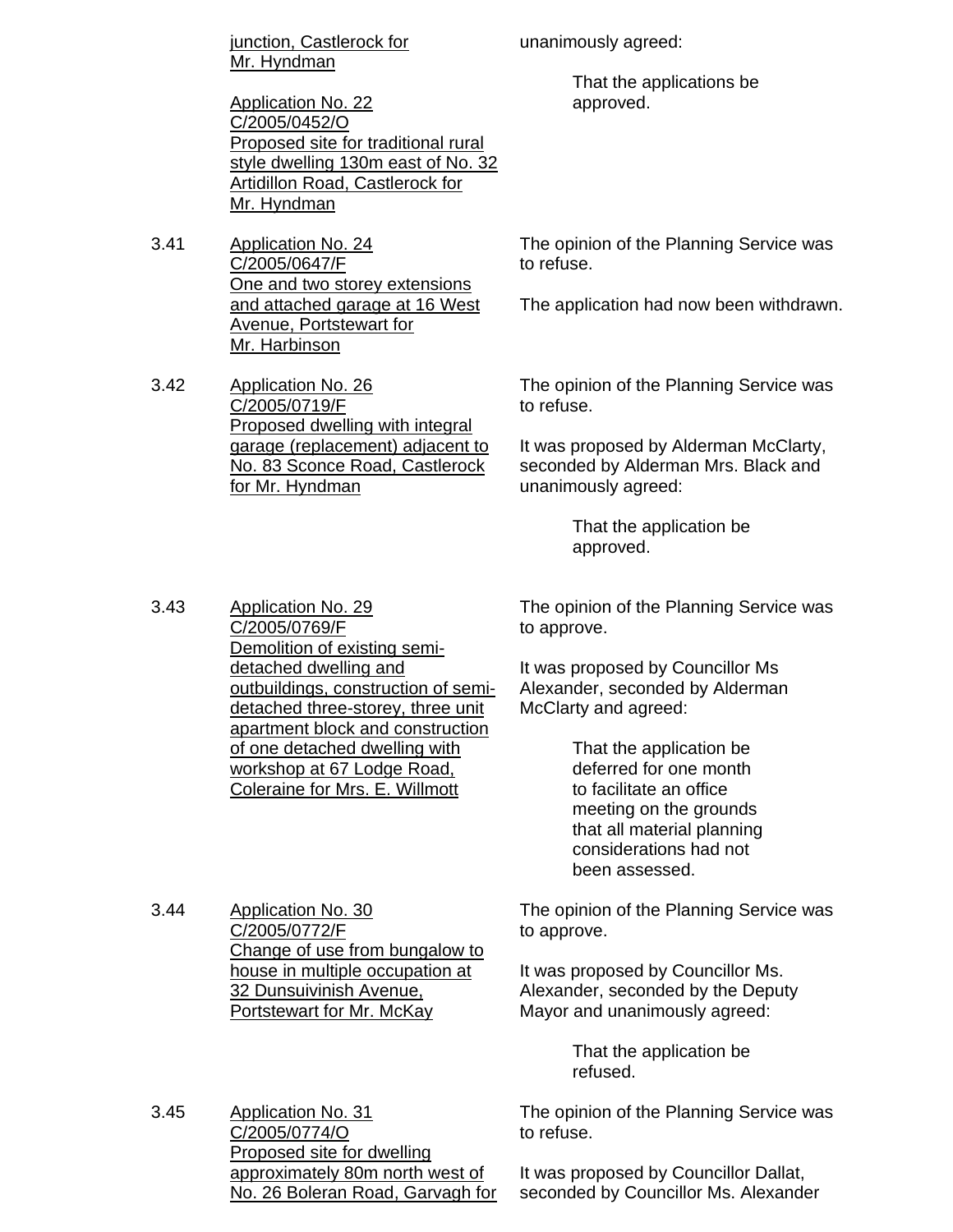3.46 Application No. 35

C/2005/0803/F

 That the application be deferred for one month to facilitate an office meeting on the grounds that all material planning considerations had not been assessed.

The opinion of the Planning Service was to refuse.

It was proposed by Alderman McClarty, seconded by Councillor Mrs. Church and agreed:

> That the application be deferred for one month to facilitate an office meeting on the grounds that all material planning considerations had not been assessed.

3.47 Application No. 38 C/2005/0821/O Site for replacement dwelling at 48 Ballyrogan Road, Garvagh for Mr. Higgins

The opinion of the Planning Service was to approve.

It was proposed by Councillor Leonard, seconded by Councillor Ms. Alexander and agreed:

> That the application be deferred for one month to facilitate an office meeting on the grounds that all material planning considerations had not been assessed.

The opinion of the Planning Service was to refuse.

It was proposed by Councillor Dallat, seconded by the Deputy Mayor and agreed:

> That the application be deferred for one month to facilitate an office meeting on the grounds that all material planning considerations had not been assessed.

The opinion of the Planning Service was to approve.

3.49 Application No. 42 C/2005/0842/F Change of use to student

Erection of new town houses at 19 Strand Crescent, Portstewart for N M Developments

3.48 Application No. 41 C/2005/0841/O Site for dwelling and garage adjacent to 49 Drumsaragh Road, Kilrea for Mr. McAteer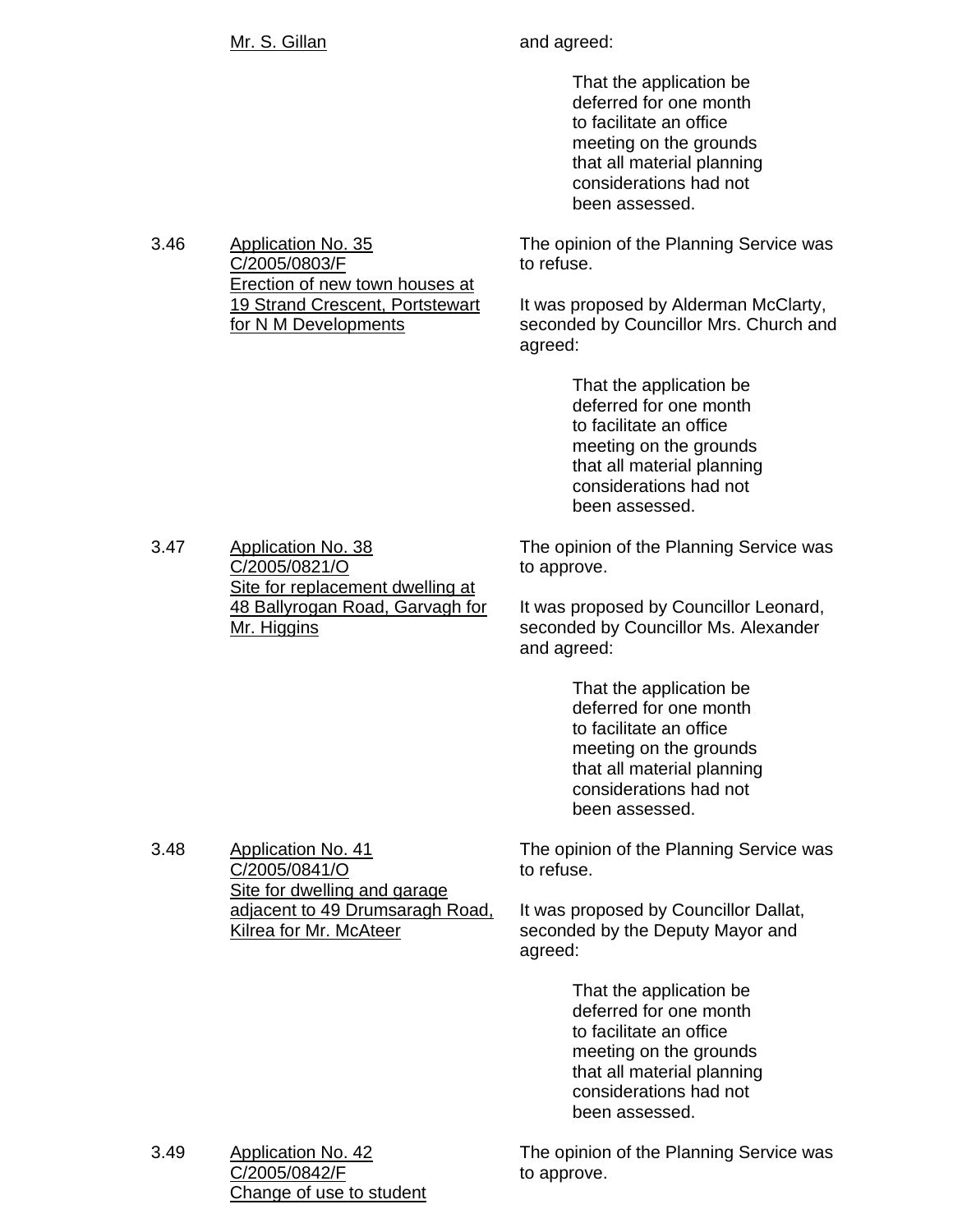accommodation for four people and summer self-catering lets at No. 11 Millrush Drive, Portstewart for Mr. Faulkner

Site for two storey dwelling and garage adjacent to 5 Woodtown Lane, Edenbane Road, Garvagh

3.50 Application No. 43

C/2005/0848/O

for Mr. Fleming

It was proposed by Councillor Ms. Alexander, seconded by Alderman McClarty and unanimously agreed:

> That the application be refused.

The opinion of the Planning Service was to refuse.

It was proposed by Councillor Cole, seconded by Councillor Gilkinson and agreed:

> That the application be deferred for one month to facilitate an office meeting on the grounds that all material planning considerations had not been assessed.

The opinion of the Planning Service was to refuse.

It was proposed by Councillor Dallat, seconded by Councillor McLaughlin and agreed:

> That the application be deferred for one month to facilitate an office meeting on the grounds that all material planning considerations had not been assessed.

The opinion of the Planning Service was to refuse.

It was proposed by Councillor Dallat, seconded by Councillor McLaughlin and agreed:

> That the application be deferred for one month to facilitate an office meeting on the grounds that all material planning considerations had not been assessed.

The opinion of the Planning Service was to refuse.

It was proposed by Councillor Dallat, seconded by Alderman McClarty and agreed:

3.51 Application No. 44 C/2005/0851/F 2 no. two storey private dwellings at 27 Seafield Park, Portstewart for Mrs. M. McLaughlin

3.52 Application No. 47

C/2005/0854/O Replacement of existing dwelling house by 2 no. semi-detached dwellings at 3 Gortin Road, Kilrea for Mr. Friel

3.53 Application No. 50 C/2005/0864/F Manager's dwelling adjacent to the Royal Court Hotel, Portrush for Royal Court Hotel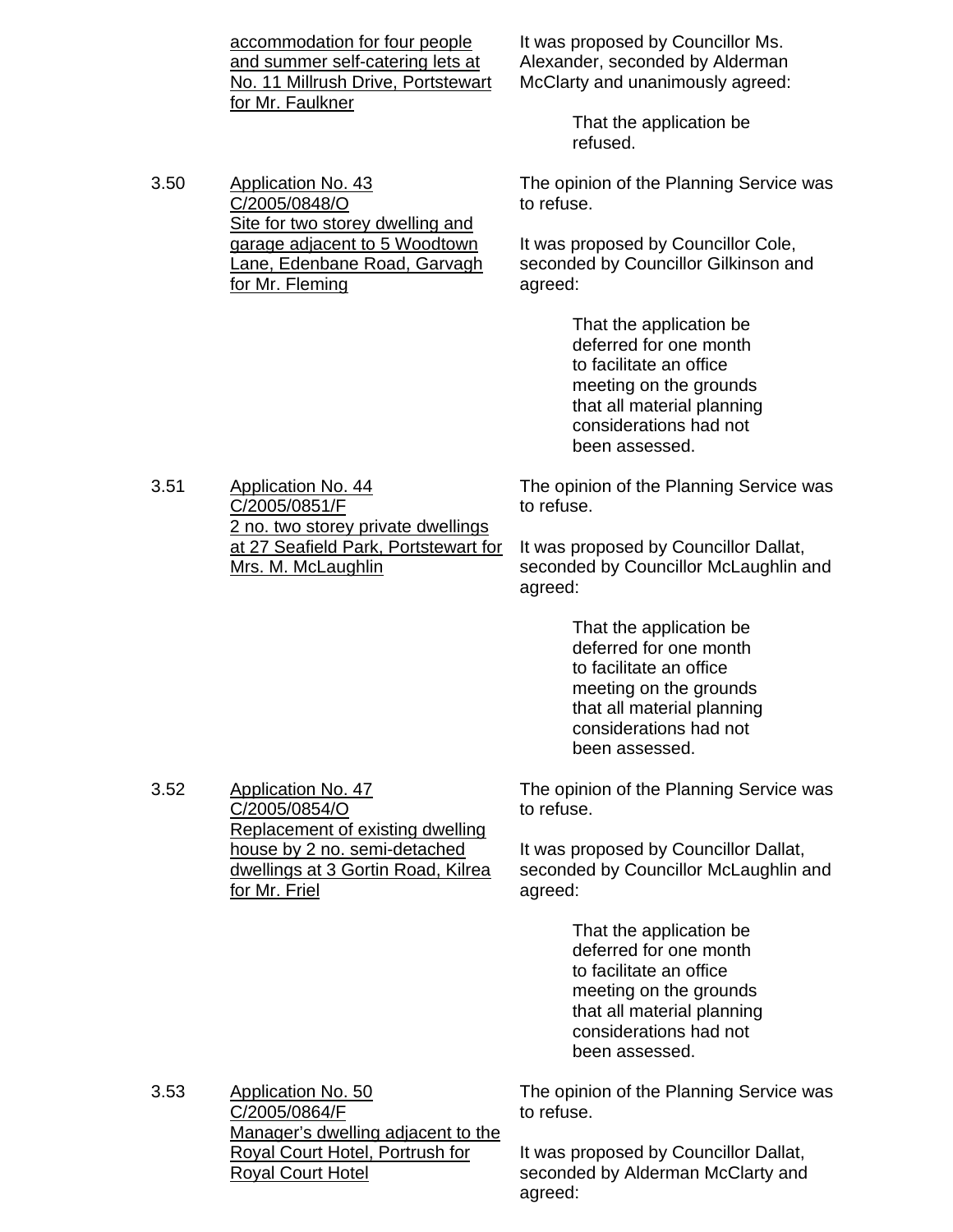That the application be deferred for one month to facilitate an office meeting on the grounds that all material planning considerations had not been assessed.

The opinion of the Planning Service was to refuse.

It was proposed by Alderman McClarty, seconded by Councillor Mrs. Church and agreed:

> That the application be deferred for one month to facilitate an office meeting on the grounds that all material planning considerations had not been assessed.

The opinion of the Planning Service was to refuse.

It was proposed by Alderman McClarty, seconded by Alderman Mrs. Black and agreed:

> That the application be deferred for one month to facilitate an office meeting on the grounds that all material planning considerations had not been assessed.

The opinion of the Planning Service was to refuse.

It was proposed by Alderman Mrs. Black, seconded by Councillor Bradley and agreed:

> That the application be deferred for one month to facilitate an office meeting on the grounds that all material planning considerations had not been assessed.

3.57 Application No. 76 C/2005/1141/F Proposed dwelling adjacent to 5 York Avenue, Portstewart for The opinion of the Planning Service was to refuse.

It was proposed by Councillor Dallat,

3.54 Application No. 51 C/2005/0880/O Proposed site for two storey dwelling off Crevolea Road, Coleraine for Mr. J. Shannon

C/2005/0925/F

**Developments** 

6 no. two and a half storey townhouses with associated carparking

147/149 Mill Road, Portstewart for

(3 with integral garages) at

3.55 Application No. 53

3.56 Application No. 56 C/2005/0951/A Business signage and sponsor's advertisement signage at 1 Rugby Avenue, Coleraine for Coleraine Rugby Club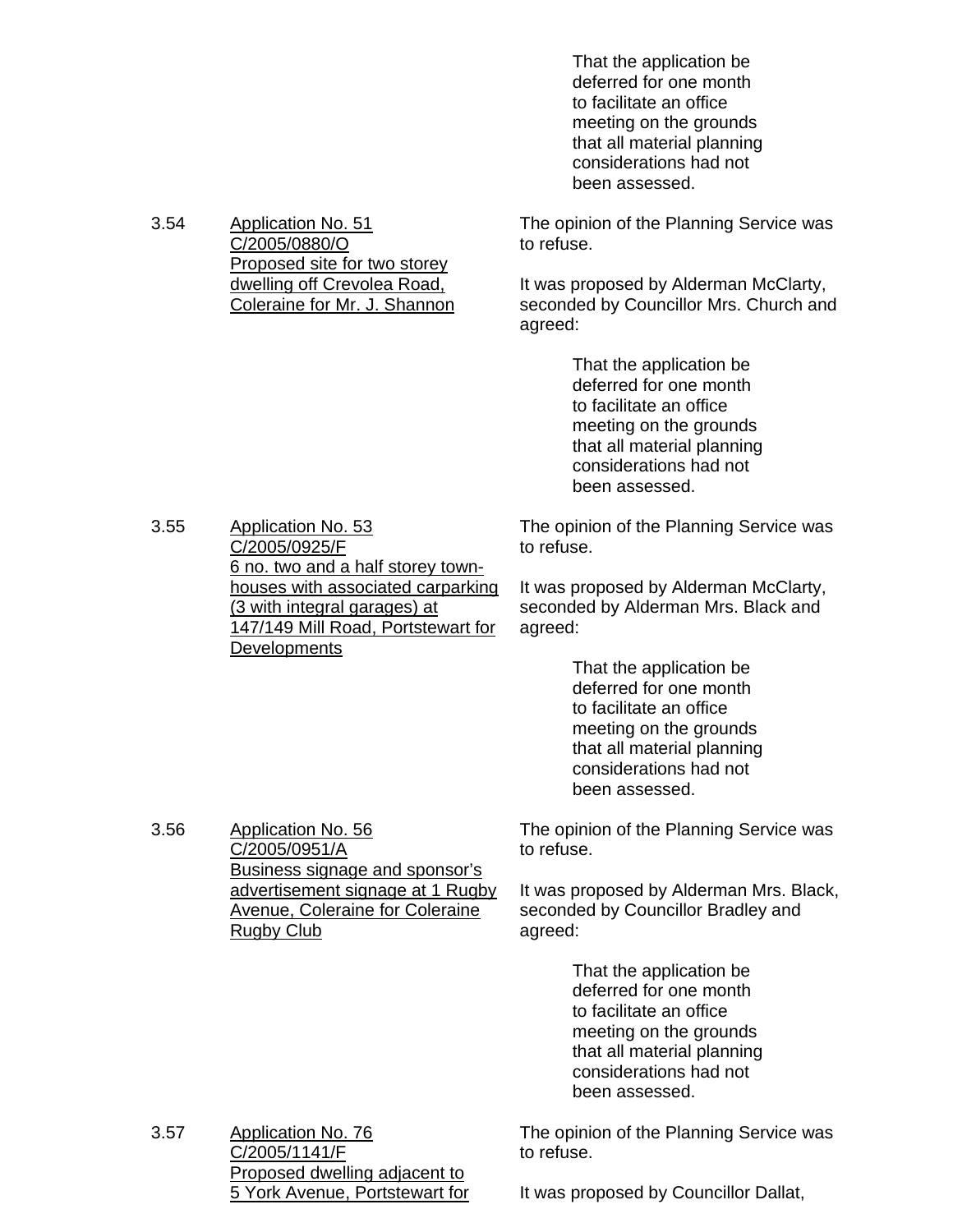J. J. MacMahon (Building Contractor) Ltd.

seconded by Councillor McLaughlin and agreed:

> That the application be deferred for one month to facilitate an office meeting on the grounds that all material planning considerations had not been assessed.

# **4.0 NON-DETERMINATION APPEAL SITE FOR DWELLING AND GARAGE - CROAGHAN, CAM ROAD, MACOSQUIN, COLERAINE**

 Read letter from the Planning Service outlining the Department's reasons for refusing this application.

Noted.

# **5.0 OFFICE MEETINGS**

It was noted that the office meetings would be held on Thursday, 22<sup>nd</sup> December, 2005.

# **6.0 PLANNING ISSUES RAISED BY MEMBERS**

| 6.1 | C/2004/1020<br>61 Mountsandel Road, Coleraine -<br><b>Blair</b> | Reference was made to the present<br>position regarding this application.                                |
|-----|-----------------------------------------------------------------|----------------------------------------------------------------------------------------------------------|
|     |                                                                 | Planning Service reported that the opinion<br>had been issued earlier in the week.                       |
| 6.2 | Application - Coolyvenny Road,<br>Coleraine - Connor            | Concern was expressed regarding the<br>delay in issuing the opinion relating to this<br>application.     |
|     |                                                                 | Planning Service would investigate the<br>matter.                                                        |
| 6.3 | New dwelling - Drumslade                                        | Reference was made to a new dwelling<br>built at Drumslade.                                              |
|     |                                                                 | Planning Service would inform the<br><b>Enforcement Section.</b>                                         |
| 6.4 | Application - Eglinton Street,<br>Portrush - Fletcher           | An update was requested on this<br>application.                                                          |
| 6.5 | <b>Applications - Funding</b>                                   | Concern was expressed regarding<br>applications in the system which had a<br>funding deadline to be met. |
|     |                                                                 | An update was requested in relation to an<br>application for Nirvana.                                    |
| 6.6 | <b>Houses in Multiple Occupation</b>                            | An update was requested regarding the                                                                    |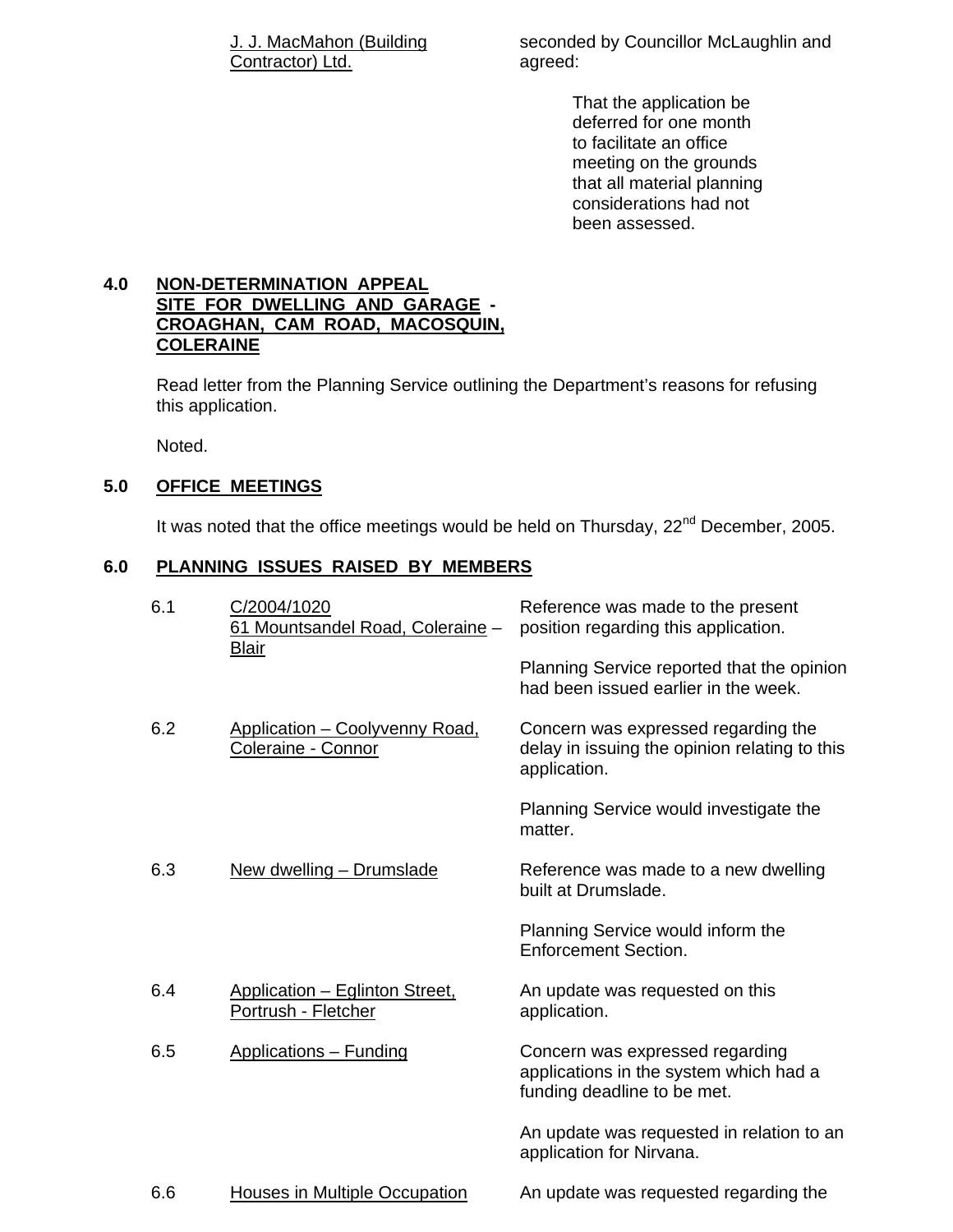# **7.0 THE PLANNING SERVICE - THE PLANNING REFORM (NORTHERN IRELAND) ORDER AND EXPLANATORY MEMORANDUM - CONSULTATION DOCUMENT**

 Consideration was given to the draft response from BDP Planning in respect of the above Consultation Paper (previously supplied).

It was proposed by Alderman McClarty, seconded by Councillor Barbour and agreed:

That this report should form the basis of Council's response.

# **8.0 DRAFT PLANNING (CONTROL OF MAJOR ACCIDENT HAZARDS) REGULATIONS (NORTHERN IRELAND) 2006**

 Consideration was given to the Director of Environmental Health's Report regarding the above Regulations (previously supplied).

 Council welcomed the Regulations as they aimed to limit the consequences of any major accidents for people and the environment.

# **9.0 PLANNING WORKING GROUP**

 The Town Clerk and Chief Executive's Report on the Planning Working Group was considered (previously supplied) and the contents noted.

### **10.0 REVIEW OF REGIONAL HOUSING GROWTH INDICATORS**

Reported that Mr. P. Fleming had attended the first preliminary meeting on  $8<sup>th</sup>$ November, 2005 which focused mainly on administrative and procedural matters.

The following key items and dates were noted:

| 5 <sup>th</sup> December, 2005                     | Deadline for comment on preliminary list of matters<br>and participants |
|----------------------------------------------------|-------------------------------------------------------------------------|
| Week commencing<br>12 <sup>th</sup> December, 2005 | Publication of final list of matters and participants                   |
| 12 <sup>th</sup> January, 2006                     | Date of second preliminary meeting                                      |
| 20 <sup>th</sup> January, 2006                     | Deadline for written statements                                         |
| $14^{th} - 17^{th}$ February, 2006                 | <b>Public Examination</b>                                               |